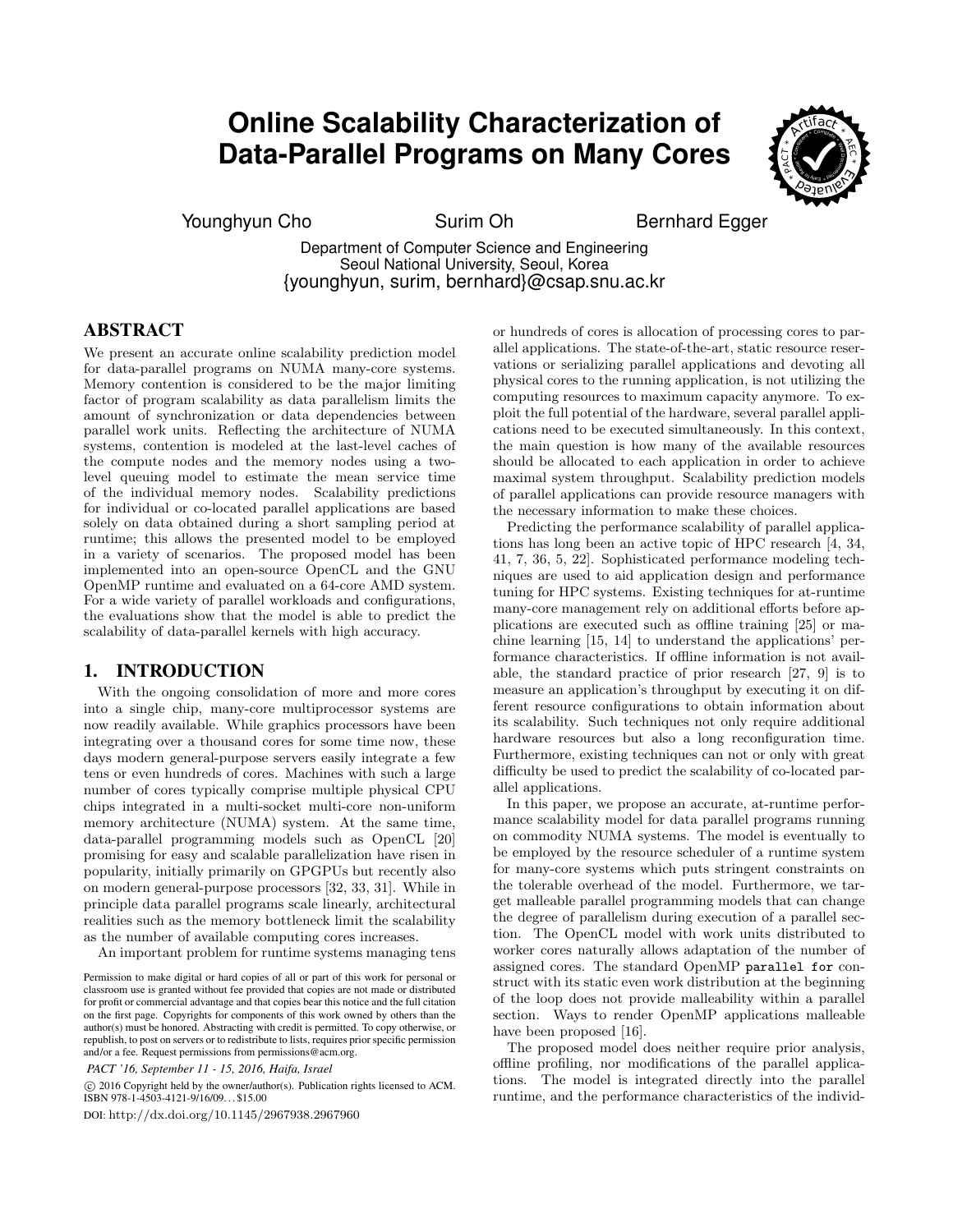ual parallel sections are obtained at runtime. The negligible overhead of the brief sampling phase querying hardware performance counters renders the model an ideal candidate to be used in online resource allocation. Furthermore, the model is able to estimate an application's performance scalability in the presence of external workloads competing for the shared resources.

In the data parallel programming model, work units are independent of each other and synchronization only occurs at the end of a parallel section. The main limiting factor of scalability is thus memory contention. Reflecting the architectural design of modern many-core architectures with several cores sharing a last-level cache (LLC), termed compute node, and one or more NUMA memory nodes, contention is modeled both at the LLCs of the individual compute nodes and the memory nodes.

Modern NUMA systems by the major vendors for x86 hardware exhibit similar NUMA interconnects with AMD's HyperTransport (HT) and Intel's QuickPath Interconnect (QPI), respectively. Both vendors provide hardware performance counters that allow us to measure relevant NUMArelated performance events. We measure memory accesses per core, misses in the LLCs, and memory requests arriving at the different memory controllers during a brief sampling period initiated when the program enters a parallel section. The throughput of an application in dependence of the number of assigned cores is modeled based on the system-wide workload and memory contention. The presented model consists of a hierarchy of two stacked queuing models to compute contention at the individual memory controllers (MC) and the buses between the last-level caches and the MCs. Scalability predictions are made based hardware performance counters gathered at-runtime during a short sampling period. The model can adapt to different NUMA memory allocation policies and does not require any offline analysis of the data parallel code. This and the negligible overhead of the sampling make the model an ideal candidate for at-runtime resource management and performance tuning.

The model has been implemented into an open-source OpenCL and the GNU OpenMP runtime. OpenCL [20] is an obvious choice as it is one of the most prominent data parallel programming models these days. For OpenMP [10] code we only support the data-parallel parallel for loop constructs. The accuracy of the model is validated against measurements on a 64-core AMD multi-socket multi-core NUMA system with various OpenCL and OpenMP kernels. The model is evaluated both by predicting the scalability of standalone applications under different NUMA allocation policies and in co-located parallel applications scenarios. The experimental results show that the model is able to accurately predict the speedup of a data parallel kernel with an error of 6.8% and a coefficient of determination  $(R^2)$  of 0.9 for OpenCL and an error of 9.7% and  $R^2$  of 0.88 in OpenMP benchmarks.

The remainder of this paper is organized as follows. Section 2 provides the necessary background on programming models and queuing theory. The scalability prediction model is detailed in Section 3. Sections 4 and 5 describe the implementation on the target architecture for validation and evaluation of the proposed model. Section 6 discusses related work. The paper concludes with Section 7.



Figure 1: The OpenCL execution model.

## 2. BACKGROUND

## 2.1 Data Parallelism in OpenCL

OpenCL [20] is one of the most popular data parallel programming models. An OpenCL application consists of a host program and one or several kernels. The kernels implement the data-parallel parts of the program while the host program provides initialization and glue between the parallel parts. Via the OpenCL runtime, the host processor dispatches work to the devices, each of which comprises one or more compute units (CUs). Each CU is divided into one or several processing elements (PEs) within which the computations on a device occur. In OpenCL terminology, a work-item refers to the smallest unit in a data decomposition. The minimal execution unit is a work-group comprising one or more work-items. All work-items within a work-group are executed concurrently on the PEs of a single CU. Figure 1 shows one possible data composition of a threedimensional index space into work-groups and work-items.

Following the data parallel model, no synchronization between work-groups is provided. Synchronizations within work-groups and the synchronization of CUs at the end of the entire computation do not invalidate the assumptions of our model since work-groups constitute the smallest execution unit and are executed independently. An OpenCL scheduler can increase or decrease the number of processing CUs while executing a kernel. Performance scalability can thus be a useful indicator for at-runtime resource management and performance tuning for OpenCL programs.

In the context of many-core x86 processors, each processor core constitutes an OpenCL CU. That is, the workitems of a work-group are executed on one core. Most x86 OpenCL runtimes execute work-items serially to avoid the task switching overhead, but concurrent (task switched) execution is also possible. The proposed model is independent of the execution model since the CU is the smallest modeled entity.

## 2.2 Parallel Loops in OpenMP

OpenMP [10] is widely used for parallel programming on shared-memory systems. Based on the fork-join model, OpenMP provides a variety of functionalities (e.g., synchronization, nested parallelism, etc.) to ease parallel programming. Although OpenMP is not a data parallel programming model per-se, parallel loops in OpenMP executing different parts of the entire workload on assigned cores in parallel exhibit similar properties as data parallel models. In the OpenMP parallel for construct, there is no synchro-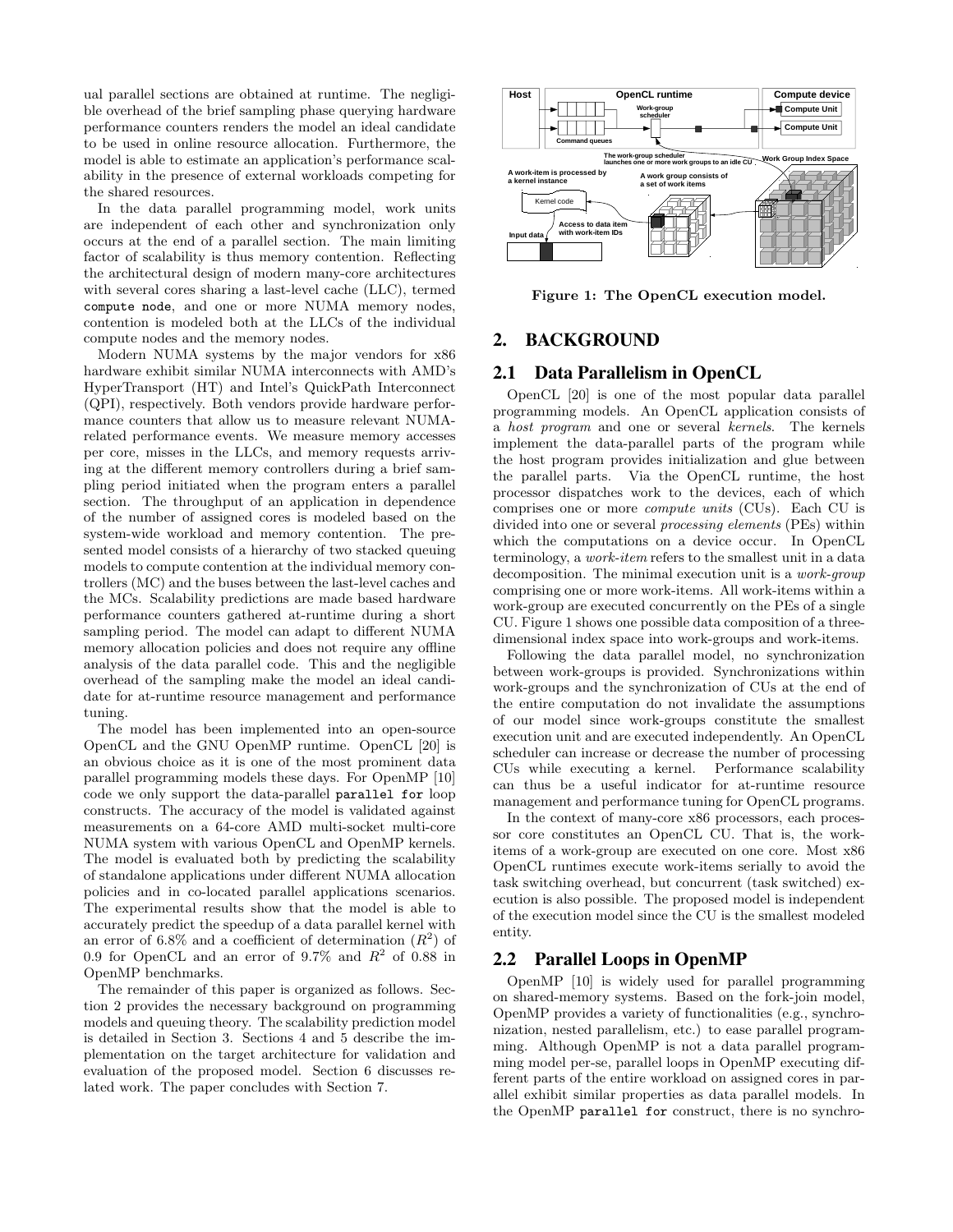

 $\mu$ =service rate).

nization or communication between loop iterations except implicit barriers at the end of the parallel loop. Application programmers can annotate the scheduling discipline of the loop and choose between static, dynamic, and guided scheduling. OpenMP parallel loops are not directly malleable with a static work distribution, but predicting the scalability of such loops can be useful if the application is executed more than once. In addition, several researches [16, 8] have presented techniques to render OpenMP programs malleable.

## 2.3 Queuing Models

Queuing theory is the mathematical study of waiting [35]. For a queuing network, a queuing model can predict the waiting time based on probabilistic methods. Queuing models are widely used for a variety of applications such as telecommunication, market services, or computer systems. In the context of computer systems, queuing models are especially well-suited to model resource contention.

We argue that queuing theory is a good candidate for performance prediction of data-parallel programs for the following reasons. First, there are no data dependencies or synchronization points between the work chunks. Instead, the major bottleneck affecting scalability is contention in the memory system. Second, the individual computing cores processing the chunks of work can be considered independent workers exhibiting similar access patterns to shared resources. These two properties allow us to treat each computing core as a flow-equivalent queuing customer and model memory contention using a queuing model. Employing queuing theory to model memory contention also has the additional benefit of being independent from the NUMA allocation policy as well as allowing us to model the performance of several parallel applications executing simultaneously.

The  $M/M/1$  model is one of the simplest and most popular queuing models. An M/M/1 queuing system, illustrated in Figure 2 (a), assumes an infinite number of customers and one single server. The model can estimate the mean service time when input and service rates follow an exponential distribution. For an input rate  $\lambda$  and a service rate  $\mu, \mu > \lambda$ , the expected mean service time is given by Little's Law as

$$
r = \frac{1}{\mu - \lambda}
$$

With a finite number of customers, the presence of more or fewer cores can have a strong effect on the distribution of arrivals which renders the model ineffective for accurate scalability estimation.

To deal with finite populations, the  $M/M/1/N/N$  model, also known as the "machine repair problem" can be applied [28, 35]. An  $M/M/1/N/N$  queuing system consists of  $N$  customers, a waiting line having  $N$  entries, and one server as shown in Figure 2 (b). Given an input rate of one customer,  $\lambda$ , and a service rate  $\mu$ , the mean service time r is given by

$$
r = \frac{1}{\mu} \left( \frac{N}{1 - 1/P(0)} - \frac{\mu}{\lambda} \right)
$$

where  $P(0)$ , the probability that no customers request service, is computed as

$$
P(0) = \sum_{k=0}^{N} \frac{N!}{(N-k)!} (\frac{\lambda}{\mu})^{k}
$$

The  $M/M/1/N/N$  model can be used to compute the contention overhead if the access pattern of the customers (the processing cores) to the shared resource (the memory controller) follows an exponential distribution and the access patterns of all involved customers (cores executing the same parallel program) are similar. Tudor et al. [39] have shown that parallel workloads in the NAS parallel benchmark [3] implementing the seven dwarfs of HPC [2] do not exhibit bursty memory access patterns unless the workload is small. Data parallel programs typically deal with big amounts of data; we therefore assume that the  $M/M/1/N/N$  queuing is adequate for modeling shared memory contention. The results in Section 5 validate this assumption.

## 3. SCALABILITY PREDICTION MODEL

The presented performance model facilitates the prediction of a data parallel program's scalability in dependence of the allocated number of processor cores. The prediction is based on a two-level  $M/M/1/N/N$  model estimating the memory contention at the bus-level as well as at each memory node. The model relies on the properties of data parallel programs, i.e., similar flow, no data dependencies, and no or very little synchronization between processor cores. Every bus from the last-level cache (LLC) of a CPU node to every memory node as well as each memory node are modeled separately. We compute flow-equivalent per-core memory accesses to obtain the contention on buses from the LLC to the memory nodes. Each memory node is treated as a separate queuing server, the customers are the buses arriving from the different LLCs.

We can only claim that the per-core memory access pattern of a data parallel program is stable when all cores behind a shared LLC execute the same kernel. In this paper, our model thus assumes that parallel applications are allocated to cores at the granularity of CPU nodes to avoid sharing of a LLC between several applications. The model parameters are obtained by querying the hardware performance counters during a short sampling period during execution of a parallel program kernel. The model then estimates how the program's performance changes in dependence of a varying number of CPU nodes. The proposed model is able to estimate memory contention and predict scalability of a parallel program in the presence of co-located parallel applications as long as each application is executed on disjoint CPU nodes.

## 3.1 Mapping NUMA System onto a Queuing System

The majority of all NUMA systems share the architectural characteristics that are important to map the proposed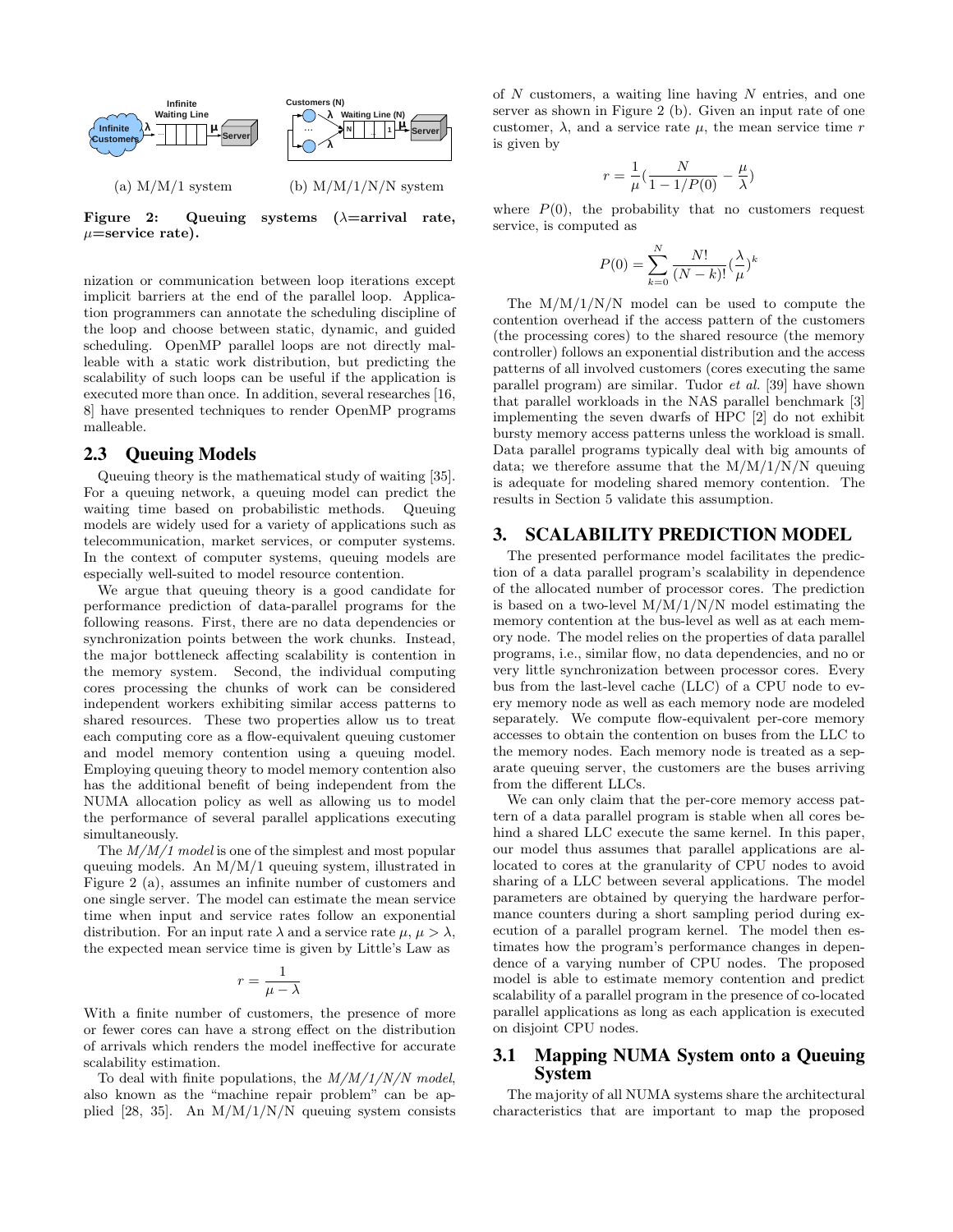

Figure 3: Intel and AMD NUMA systems.

**MEM**

**MEM**

model to a concrete system. CPU cores are grouped into socalled CPU nodes. All cores in a CPU node share a common last-level cache (LLC). Each CPU node is connected to its local and several remote memory nodes via a high-speed interconnection network. Figure 3 displays the organization of typical Intel and AMD NUMA systems. The Intel system on the left comprises four CPU chips, each with a local LLC and one memory controller. The CPU chips are connected by a full crossbar network. The AMD system uses a slightly different interconnection network where remote memory accesses can require up to two hops. The interconnection network allows simultaneous accesses from the LLCs to the different memory nodes. That is, the cores behind an LLC can issue memory requests independently and in parallel, but several simultaneous accesses to one memory node may get serialized by the LLC, resulting in a stall of the waiting core(s). Each memory node has a dedicated memory controller which also serializes and processes the incoming requests from the connected compute nodes.

The left hand of Figure 4 illustrates that contention can occur at two different locations: first, on the bus from one of the LLCs to a memory controller. Contention on the bus from one LLC to a given memory node occurs when memory requests by two or more cores behind the same LLC miss and trigger simultaneous requests to the MC that then need to be serialized. Second, at the individual memory controllers themselves. The proposed model reflects this by employing a two-level queuing model to model both bus contention and memory controller contention separately as illustrated on the right-hand side of Figure 4. To model the total contention overhead, we first compute the mean service time observed at each memory controller by using an  $M/M/1/N/N$  model. We then add the estimated mean service time of the memory controllers to the bus delay of each memory interconnection bus in an uncongested situation. The bus contention model is then used to compute the mean memory access latency (bus plus memory access latency) based on the measured arrival rates from each core. The following subsection explains the model in detail.

## 3.2 Scalability Prediction By Contention Modeling

The expected speedup for a number of cores to process a given, specific amount of work is computed as follows. Let W denote the total number of cycles required to complete the given work. In particular, W does not include stall cycles incurred at the two possible contention points. If there is no contention, we can expect linear speedup for a parallel section using  $N$  cores and thus divide the total work cycles W by N. Let  $C(N)$  be the number of cycles required to serve all memory requests from a core when the core processes a given amount of work with N cores competing for shared



Figure 4: Mapping of NUMA to a queuing system.

Table 1: Model input parameters.

| Program-specific parameters                                                |                                                                  |  |  |  |  |  |
|----------------------------------------------------------------------------|------------------------------------------------------------------|--|--|--|--|--|
| $LLC_m$                                                                    | Per-core LLC miss rate for memory $m$                            |  |  |  |  |  |
| $BUS_m$                                                                    | Per-core bus access rate for memory $m$                          |  |  |  |  |  |
| $MCT_m$                                                                    | Per-node memory controller (MCT) access<br>rate for memory $m$   |  |  |  |  |  |
| $D_b[n][m]$                                                                | Uncongested bus delay from CPU $\overline{n}$ to mem-<br>ory $m$ |  |  |  |  |  |
| $D_m$                                                                      | Uncongested memory controller delay                              |  |  |  |  |  |
| Resource allocation                                                        |                                                                  |  |  |  |  |  |
| Set of reserved CPU nodes for pro-<br>$N^p = \{n_1^p, n_2^p, \}$<br>gram p |                                                                  |  |  |  |  |  |
| Set of memory nodes on system<br>$\overline{M} = \{m_1, m_2, \}$           |                                                                  |  |  |  |  |  |
| Queuing equation                                                           |                                                                  |  |  |  |  |  |
| <b>MM1NN</b> Queuing Equation:                                             |                                                                  |  |  |  |  |  |
|                                                                            | $N =$ number of queuing customers,<br>$Q(N,\mu,\lambda)$         |  |  |  |  |  |
| $\mu$ = service rate, $\lambda$ = arrival rate                             |                                                                  |  |  |  |  |  |

resources. The speedup is then given by

$$
S(N) = \frac{W + C(1)}{W/N + C(N)}
$$

To compute  $C(N)$ , we estimate the mean service time for each individual memory controller.  $C(N)$  depends on the number of cores N because of potential contention at the LLCs and the memory nodes. The work per core for N cores  $(W/N)$  is multiplied by the average latency to access memory which is the sum of all latencies of requests (mean service request time,  $R_m$ ) to the different memory controllers,  $LLC_m$ .  $LLC_m$  denotes the program's per-core miss rate from an LLC to a given memory controller m.

$$
C(N) = \frac{W}{N} \cdot \sum_{m} LLC_m \times R_m
$$

The mean service time  $R_m$  for memory m is computed by applying the  $M/M/1/N/N$  queuing equation as given in Section 2.3. Note that the bus access request rate, denoted  $BUS_m$ , differs from  $LLC_m$  because the bus access requests include memory write operations, whereas  $LLC_m$ only includes (missed) read accesses.

$$
R_m = Q(\# of \text{ Cores in a Node}, \mu, BUS_m)
$$

While all system CPU nodes affect the mean service time of every memory controller, the number of queuing competitors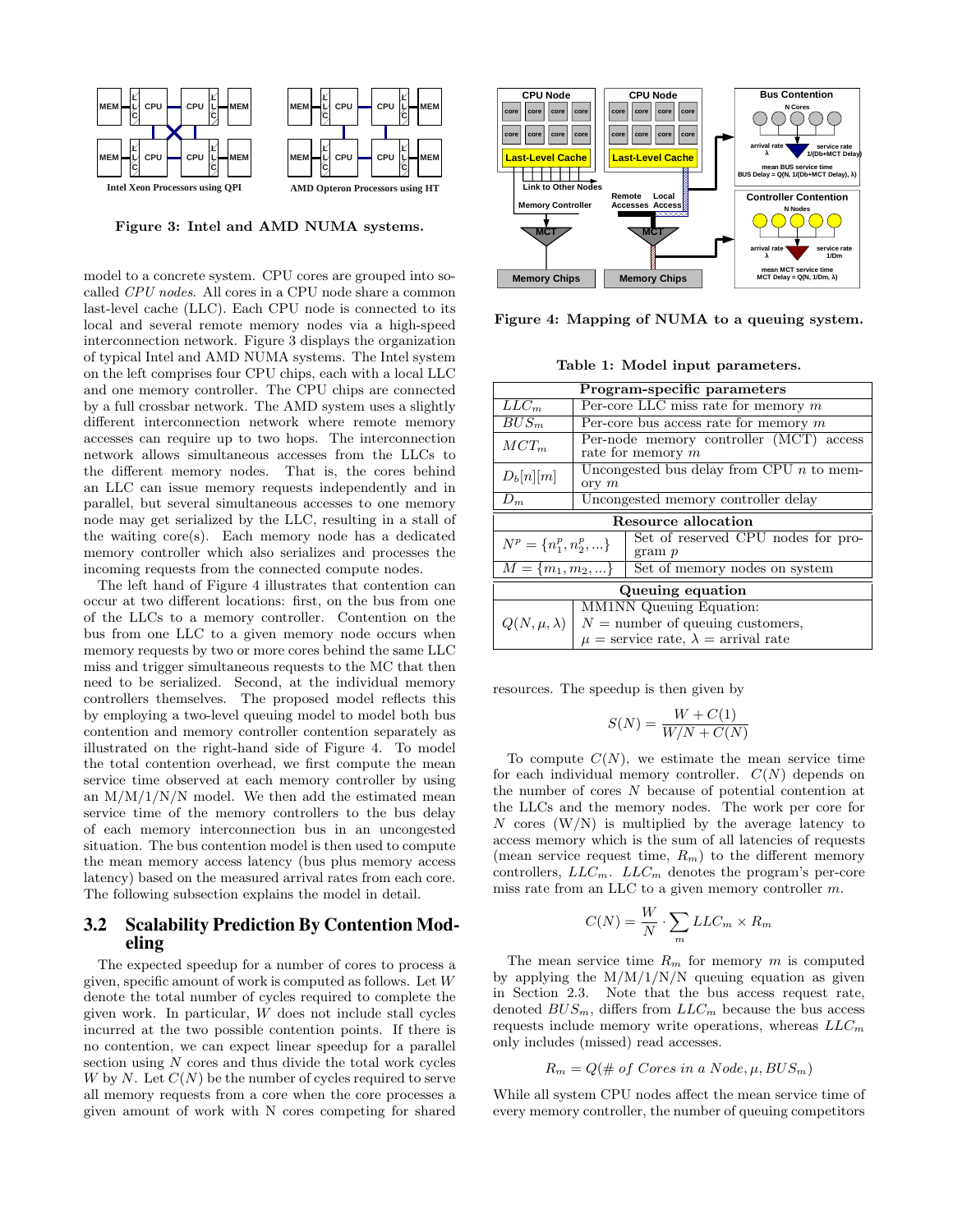at the bus from an LLC to a memory controller is equal to the number of cores in a CPU node. The mean service rate  $\mu$  is given by

$$
\mu = 1/(Bus\ Delay + Controler\ Delay_m)
$$

where Bus Delay represents the mean bus delay without any congestion of the nodes allocated to the parallel application and *Controller Delay<sub>m</sub>* denotes the memory controller latency of memory m.

We compute Bus Delay by taking the program's average delay of each involved processor node to all memory controllers.  $N^p$  contains the list of CPU nodes allocated to program p. The computation of the architectural parameters  $D_b$  and  $D_m$  is explained in Section 4.3.

$$
Bus \ Delay = \frac{\sum_{n \in N^p, m \in M} (D_b[n][m] \times Reg \ Ratio[m])}{|N^p|}
$$

$$
Req \ Ratio[m] = \frac{BUS_m}{\sum_{m' \in M} BUS_{m'}}
$$

Finally, we compute the mean memory controller delay for each memory node. Unlike the other resources, memory controller contention can be affected by other applications. We thus compute the average per-node arrival rate  $\lambda_m$  for memory  $m$  from all running applications.  $P$  represents the set of all running programs in the system.

$$
Controller\ Delay_m = Q(\sum_{p \in P} |N^p|, 1/D_m, \lambda_m)
$$

$$
\lambda_m = \frac{\sum_{p \in P} (MCT_m^p \times |N^p|)}{\sum_{p \in P} |N^p|}
$$

The required parameters for computing the model are summarized in Table 1. We obtain the three memory access patterns  $(LLC_m, BUS_m$  and  $MCT_m)$  from an online profiler built into the parallel program execution runtimes.

#### 3.3 Advantages and Limitations of the Model

Here we briefly discuss advantages and limitations of the proposed model. The major advantage of the model is its efficiency and versatility. The model requires only a very short at-runtime profiling phase to collect work cycles and memory access patterns. It is thus possible to employ the model in dynamic resource management to, for example, allocate cores to several running parallel applications such that the overall performance is maximized. The model is versatile because it is orthogonal to how the data is distributed to the system memories in the system and allows us to estimate speedup even in the presence of co-located workloads.

Nevertheless, the current model suffers from a number of limitations. Foremost, the model only predicts performance scalability on node-granularity. This is because the model requires knowledge about the memory access patterns of each processor node. Furthermore, the behavior of execution contexts in an application is only stable when executed on node granularity. We argue that such an allocation is sensible to prevent pollution of the LLC, however, if scalability needs to be estimated on a finer level than processor nodes, it may be necessary to apply other intra-node scalability prediction techniques independently. Second, our model assumes that the workloads exhibit similar memory



Figure 5: 64-core AMD multi-socket system.

access patterns independent of the core they are executed on. This condition is satisfied when a workload scheduler distributes the parallel chunks of work to idle cores at runtime without considering data locality. In general, well-known loop scheduling algorithms such as self or guided scheduling do not consider data-locality. However, if the application employs the first-touch NUMA policy and the work-group scheduler considers data locality when distributing the work, the memory access patterns will vary when executed on a different node. We can extend the model to support such a situation by providing additional information to the application runtime; this is part of future work.

## 4. MODEL VALIDATION

We validate the proposed model by integrating it into an open-source OpenCL framework and the GNU OpenMP runtime running on an AMD NUMA many-core architecture. This section describes the model's implementation.

## 4.1 Target NUMA Architecture

The NUMA architecture the proposed model is evaluated on is a 64-core AMD multi-socket NUMA system comprising a total of 8 processor nodes in four physical processor packagings (AMD Opteron 6380 [1]). Each node contains 8 computing cores that share an L3 (last-level) cache and a local memory node. The processor nodes are connected by AMD's hyper-transport with a maximum hop distance of two. Figure 5 shows the organization of the architecture.

## 4.2 Online Performance Measurement

The at-runtime performance measurement logic and scalability prediction model have been implemented into SnuCL, a freely available open-source framework [21] and the GNU OpenMP runtime. The OpenCL runtime profiles each individual OpenCL kernel during a short sampling period at the beginning of a kernel. The OpenMP runtime profiles parallel workloads when a parallel loop is launched.

The following hardware performance counters are measured at runtime (Table 2). On the CPU node, the number of CPU cycles are measured on a per-core basis. LLC miss counts, DRAM requests to the total eight memory nodes, and the local memory node requests are sampled on the north-bridge of each CPU node. While we implement and evaluate our prediction model on an AMD machine, the necessary performance counters are common in modern NUMA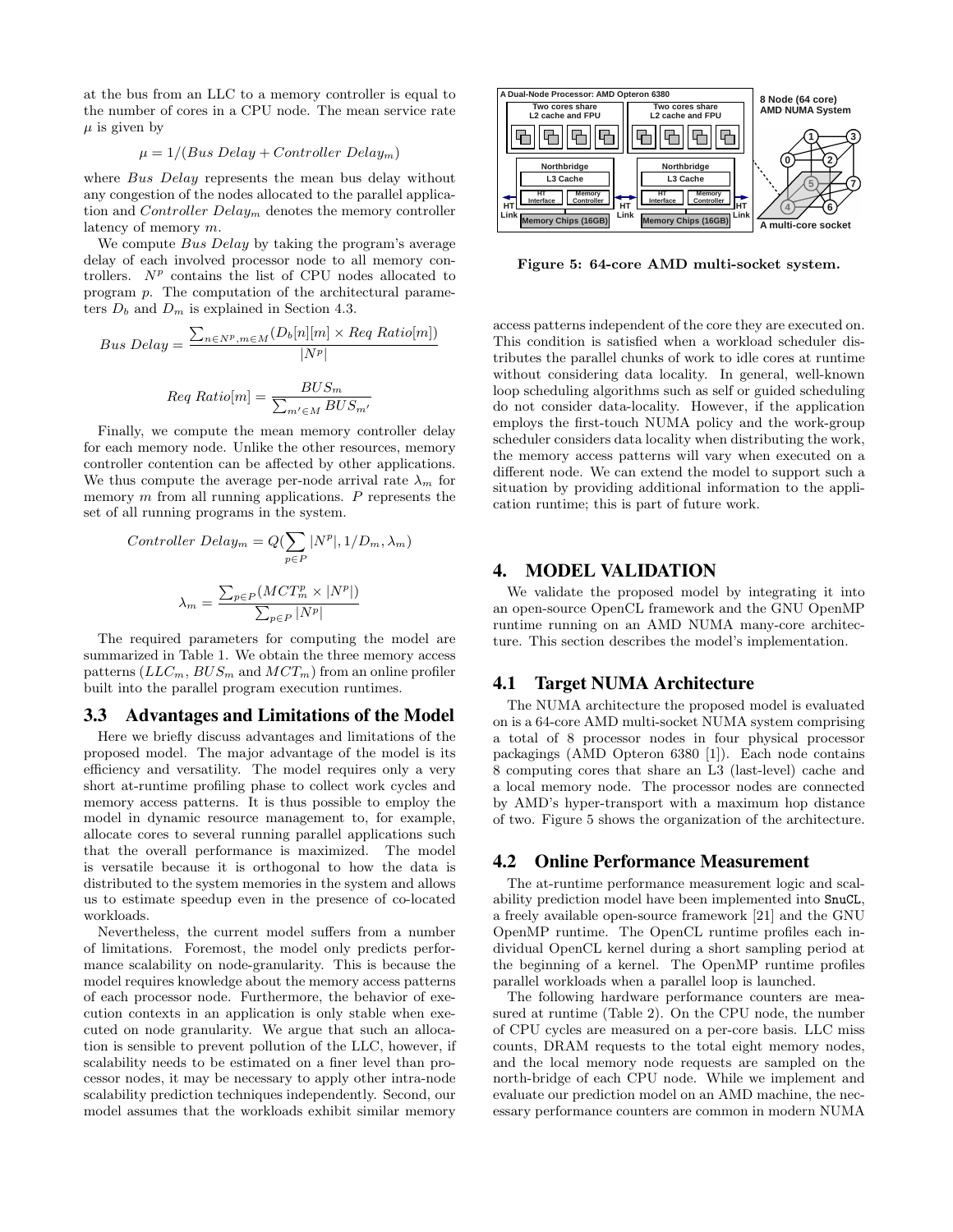Table 2: Measured performance counters [12].

| CPU performance counters                                                 |                                                                                                                       |  |  |  |  |  |
|--------------------------------------------------------------------------|-----------------------------------------------------------------------------------------------------------------------|--|--|--|--|--|
| CPU Cycles<br>PMCx076 - CPU Clocks<br>not Halted                         | The number of core clocks that the<br>CPU is not in a halted state                                                    |  |  |  |  |  |
|                                                                          | NorthBridge performance counters                                                                                      |  |  |  |  |  |
| L3 Cache Misses<br>NBPMCx4E1 - L3 Cache<br><b>Misses</b>                 | The number of L3 cache misses for<br>accesses from each core                                                          |  |  |  |  |  |
| DRAM Requests<br>NBPMCx1EO - CPU to<br>DRAM Requests to Tar-<br>get Node | All DRAM reads and writes gener-<br>ated by cores on the local node to<br>the targeted node in the coherent<br>fabric |  |  |  |  |  |
| <b>MCT</b> Requests<br>NBPMCx1F0 - Memory<br>Controller Requests         | The total number of read/write re-<br>quest commands sent to the DRAM<br>controller                                   |  |  |  |  |  |

systems<sup>1</sup>. Since the AMD North-Bridge supports only up to four simultaneous performance measurements [12], several samples are necessary to obtain all values. One sample measures LLC miss counts, MCT requests, and DRAM requests to two of the eight memory nodes, i.e., a total number of four samples are required to measure the DRAM requests to all eight memory nodes. Details on the sampling rate and the number of full samples are given in Section 5.

## 4.3 Extracting the Model Parameters

To model the scalability of parallel workloads, a total of five application-specific parameters are required (Table 1): three shared-resource access rates (LLC misses, bus requests, and memory controller requests) and the latencies of both bus and memory controller in the uncongested state. The metrics of the shared resources are computed from the sampled performance counters as follows

$$
LLC_M = \frac{L3\text{ Cache Misses to } M \text{ } / \text{ } \# \text{ Cores in a Node}}{\text{Work Cycles}}
$$
\n
$$
BUS_M = \frac{DRAM\text{ Requests to M \text{ } / \text{ } \# \text{ Cores in a Node}}{\text{Work Cycles}}
$$
\n
$$
MCT_M = MCT\text{ Requests to M \text{ } / \text{ Work Cycles}}
$$

We cannot directly measure the number of L3 cache misses going to a specific node  $(L3$  Cache Misses to M); the measured L3 cache misses include accesses to all memories. We compute the value by dividing the measured total number of L3 cache misses by the memory access ratio obtained to a specific memory node  $M$  from the DRAM request counters to all memory nodes.

A non-trivial problem is the computation of work cycles on AMD processors. Work cycles refer to the number of CPU cycles required to perform the requested work excluding stall cycles caused by memory contention. AMD processors do not support performance counters providing the necessary

Table 3: Architecture-specific model parameters.

| Parameter | Hops | Latency |
|-----------|------|---------|
|           |      | 3.0     |
|           |      | 5.5     |
|           |      | 8.0     |
|           |      | 12.0    |

data<sup>2</sup>. We thus approximate the number of work cycles  $W$ as follows. Let  $T$  be the total number of cycles required to perform a certain amount of work including contention. Then,  $T$  is  $W$  plus the stall cycles incurred by LLC cache misses. The average number of LLC stall cycles is obtained by multiplying the number of accesses from the LLC to each of the different memory nodes, denoted  $L_m$ , by the service time of each memory controller,  $R_m$ . This value is computed by the queuing model (Section 3), which in turn requires the input request rate given by  $L_m/W$ .

$$
T = W + \sum_{m} L_m R_m = W + \sum_{m} L_m Q(L_m/W)
$$
 (1)

In order to solve equation 1 for  $W$ , we apply an iterative method to compute an approximated value of  $W$  where the initial input  $(W_0)$  is set to T. Since  $T \geq W$ ,  $W_i$ converges towards the actual number of work cycles. In our implementation, we use the value of the  $5^{th}$  iteration,  $W_5$ , to approximate the number of work cycles.

$$
W_{i+1} = T - \sum_{m} L_m Q(L_m/W_i)
$$
 (2)

The model also requires the architecture-specific parameters  $D_b[n][m]$  and  $D_m$  (Table 1).  $D_b[n][m]$  is the latency incurred when accessing memory node m from the LLC of CPU node  $n$  in the uncongested state. Accessing a memory node  $m$  from a given CPU node  $n$  incurs between  $0$ (local node) and 2 hops (remote nodes) on our target architecture (i.e.,  $D_b$  only contains three distinct values).  $D_m$ , on the other hand, represents the latency of an uncongested memory controller. On the chosen architecture, there are no performance counters to obtain the required values. We perform a regression analysis on the predicted and the measured speedups of all kernels to compute the values for  $D_b[n][m]$ and  $D_m$ . Once the values are determined, the values are used for every application. Table 3 lists the values for our AMD target architecture.

## 5. EVALUATION

## 5.1 Experimental Setup

The proposed model is evaluated with two programming models, and a variety of applications and configurations. To make a prediction for 8, 16, 24, 32, 40, 48, 56, and 64-core configurations, the first execution of a kernel/loop is briefly sampled on a given configuration (typically one node, i.e., 8 cores). The baseline is obtained by running the parallel application with a different number of assigned

<sup>1</sup>For example, Intel's Xeon family also provides the performance counters corresponding to each counters on the AMD system: LONGEST\_LAT\_CACHE:MISS for L3 Cache Misses, DATA\_FROM\_QPI\_TO\_NODEx for DRAM Requests, and UNC\_M\_CAS\_COUNT:ALL for MCT Requests [17, 18].

 $^{2}\mathrm{The}$  AMD Opteron architecture provides latency measurement performance counters at the NorthBridge, for example, CPU Read Command Latency/Requests to Target CPU Read Command Latency/Requests to Target Nodes (from NBPMCx1E2 to NPBMCx1E7). However, these counters are not accurate when L3 speculative prefetching is enabled (as is the default) [13].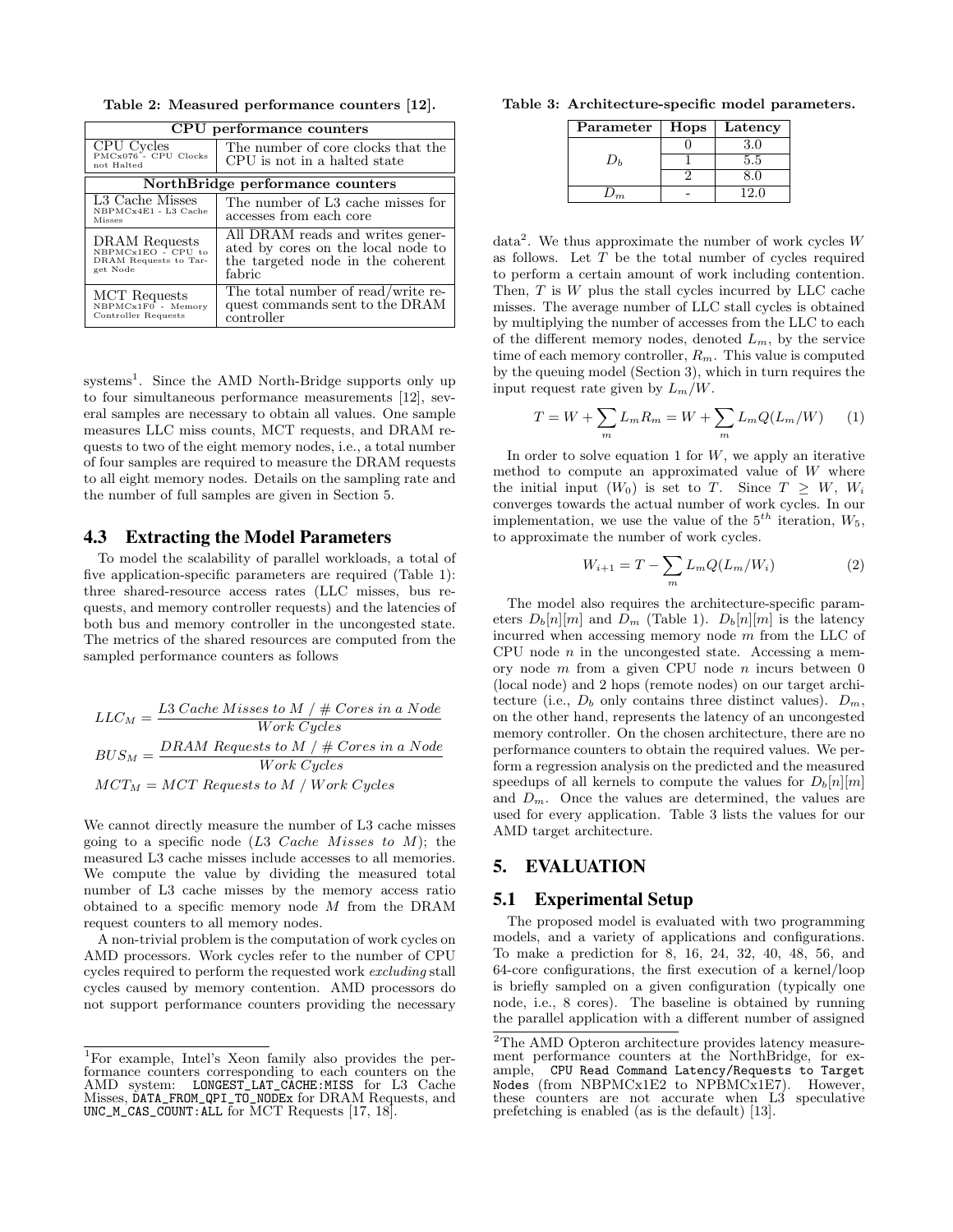cores. One sample consists of four sub-samples that extract the different hardware counters as outlined in Section 4.1. We use a sampling frequency of 200 Hz and collect 10 full samples for a prediction, i.e., the entire sampling period takes  $4 * 10 * 5ms = 200ms$ . We evaluate the model in the following configurations: memory configuration (using 2, 4, and 8 memory nodes), scheduler configuration (static, self, and Li; see next paragraph), and standalone or co-located execution. All experiments were performed three times, and we report the average of the runs.

#### 5.2 Scheduling Policies

The policies for scheduling work units regarding load balancing and dispatch overhead can have a significant effect on the performance scalability of an application.

In the case of OpenCL, scheduling of work-groups is performed by the OpenCL runtime. We test kernels with three scheduling strategies: static scheduling, dynamic (self) scheduling, and guided scheduling. Static scheduling divides and assigns the work-groups of a parallel section equally between the available cores. The dispatch overhead is very small, but the policy may suffer from load imbalances since work-groups are never reassigned. In dynamic scheduling, work-groups are assigned to idle cores at runtime. For the experiments, our dynamic (self) scheduler assigns one work-group at a time. This policy provides good load balancing but suffers from a high dispatch overhead. Guided scheduling assigns several work-groups in one chunk in order to keep the dispatch overhead low yet allow for load balancing. Li's guided scheduling [23], the default in SnuCL, assigns  $\lceil wg/2N\rceil$  work-groups to an idle core where  $wg$ represents the remaining number of work-groups and N the available worker cores. Guided scheduling typically yields the best performance on many-core systems. For OpenMP the programmer can choose between the static, dynamic, and guided scheduling policies by program annotation.

#### 5.3 Target Applications

For the evaluation, we select the kernels of six applications (BT, CG, EP, FT, MG, SP) from SNU-NPB3.3 [30] which provides both OpenCL and OpenMP implementations [29] of the NAS parallel benchmarks [3]. Table 4 lists the characteristics of the target applications.

Our model predicts the scalability of each parallel section individually. The parallel kernels are evaluated with the biggest available input data set. Three classes of kernels are excluded from the evaluation for the following reasons. First, kernels appearing in more than one benchmark application have only been evaluated once. Second, kernels with very short runtimes (< 0.5sec) when executed on one CPU node are not considered. Last, we have skipped most of the kernels performing data initialization because their performance either shows linear speedup or saturated performance depending on their memory-boundness. One exception is the init\_ui kernel with the highest writeintensity of all kernels. We employ the init\_ui kernel when evaluating the co-located scenario. The selected kernels along with their number of work-groups and work-items are shown in the first three columns of Table 5.

#### 5.4 Evaluation Metrics

The proposed model is evaluated in terms of the accuracy of the predicted scalability. Two metrics, the mean absolute

Table 4: Target applications.

|           | Class                        | Description                             |  |  |  |  |
|-----------|------------------------------|-----------------------------------------|--|--|--|--|
| App       | (Problem Size)               | (Workload Characteristics)              |  |  |  |  |
| BТ        |                              | Block Tri-diagonal solver               |  |  |  |  |
|           | $(408\times408\times408)$    | (memory intensive; scalable)            |  |  |  |  |
| CG        |                              | Conjugate Gradient                      |  |  |  |  |
|           | (1500000)                    | (irregular memory access patterns)      |  |  |  |  |
| EP        |                              | Embarrassingly Parallel                 |  |  |  |  |
|           | $(2^{30}$<br>random number)  | (CPU intensive)                         |  |  |  |  |
| FT        |                              | discrete 3D fast Fourier Transform      |  |  |  |  |
|           | $(512\times512\times512)$    | (all-to-all communication)              |  |  |  |  |
| MG        |                              | Multi-Grid on a sequence of meshes      |  |  |  |  |
|           | $(1024\times1024\times1024)$ | (long and short distance communication) |  |  |  |  |
| <b>SP</b> |                              | Scalar Pentra-diagonal solver           |  |  |  |  |
|           | $(408\times408\times408)$    | (memory intensive)                      |  |  |  |  |

percentage error (MAPE) and the coefficient of determination  $(R^2)$ , are used to validate our prediction model. MAPE is computed by taking the arithmetic mean of the percentage errors based on the difference between the measured and the predictive value. It is indicated by

$$
M = \frac{1}{n} \sum_{k=1}^{n} \left| \frac{a_k - p_k}{a_k} \right|
$$

 $\overline{\phantom{a}}$ I  $\overline{\phantom{a}}$  $\overline{1}$ 

where  $a_k$  represents the actual and  $p_k$  the predicted value.

The coefficient of determination  $R^2$  indicates the extent to which the speedup can be predicted from the profiled data.  $R<sup>2</sup>$  is defined as the square of the correlation between the predicted and the actual speedup.

$$
R^{2} = 1 - \frac{\sum_{i=1}^{n} (y_{i} - \hat{y}_{i})^{2}}{\sum_{i=1}^{n} (y_{i} - \bar{y})^{2}}
$$

Here, *n* represents the number of data points,  $y_i$  the actual and  $\hat{y}_i$  the predicted speedup.  $\bar{y}$  is the mean value of the observed speedups  $(\bar{y} = 1/n \cdot \sum_{i=1}^{n} y_i)$ . An  $R^2$  value of 1 indicates that the prediction perfectly matches the measured speedup. Values  $\langle 0 \rangle$  appear when  $\bar{y}$  provides a better fit than the predicted values. The MAPE metric shows how close the prediction is to the actual value, whereas an  $R<sup>2</sup>$  value close to one indicates a good match between the predicted scalability trend and the measurement.

## 5.5 Scalability Prediction of Standalone OpenCL Kernels

We first analyze the proposed model in the standalone scenario for OpenCL kernels, i.e., except for the program under test, no other (parallel) user programs are running on the server.

Table 5 shows the error (MAPE) and  $R^2$  of each individual kernel for the default system configuration: 200ms of sampling using Li's guided scheduling, and memory data allocated to all available eight memory nodes in an interleaving manner. The first three columns list the selected kernels along with their input data settings. The next column labeled scal. shows the measured actual speedup of the kernel when running on 8 CPU nodes (64 cores) in relation to the baseline (one CPU node, 8 cores). The last two columns, err and  $R^2$ , contain the results of predicting the speedup for 64 cores. The average estimation error (geometric mean) and average  $R^2$  (arithmetic mean) across all kernels are shown in the final row of the table.

The results show that, in general, the proposed model accurately predicts scalability with an error of 6.8%. The low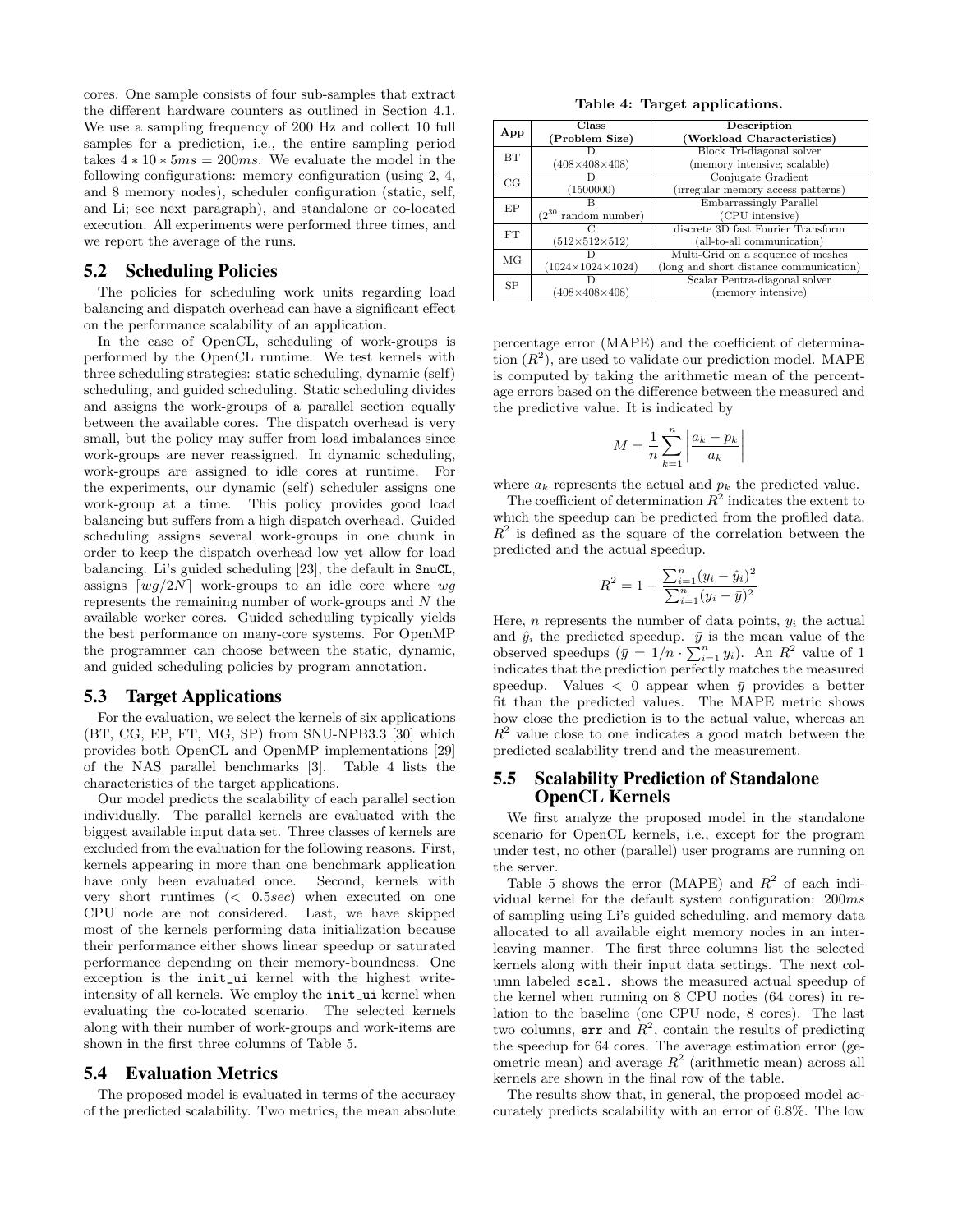#### Table 5: Scalability prediction accuracy for the default system configuration.

WGs: # of work-groups, WIs: # of work-items, scal.: scalability

| <b>Selected Kernel</b>  | <b>WGs</b> | <b>WIs</b> | Prediction |           |       |
|-------------------------|------------|------------|------------|-----------|-------|
|                         |            |            | scal.      | $err(\%)$ | $R^2$ |
| BT.z_solve              | 406        | 406        | 7.21       | 4.22      | 0.97  |
| $CG.config\_grad_2$     | 640        | 640        | 4.52       | 9.85      | 0.92  |
| $CG.config\_grad_6$     | 640        | 640        | 4.04       | 28.19     | 0.55  |
| EP.embar                | 1024       | 16384      | 7.71       | 1.6       | 1.0   |
| FT.init_ui              | 2101248    | 134479872  | 3.38       | 19.3      | 0.53  |
| FT.compute_indexmap     | 4096       | 512X512    | 6.51       | 2.58      | 0.95  |
| FT.compute_initial_cond | 512        | 512        | 7.06       | 3.59      | 0.97  |
| FT.cffts1               | 4096       | 512X512    | 4.09       | 11.47     | 0.9   |
| FT.cffts2               | 4096       | 512X512    | 5.14       | 4.34      | 0.99  |
| FT.cffts3               | 4096       | 512X512    | 5.56       | 3.48      | 0.99  |
| $SP$ . exact_rhs2       | 2842       | 448X406    | 4.11       | 9.64      | 0.93  |
| SP.exact_rhs3           | 2842       | 448X406    | 5.54       | 5.19      | 0.95  |
| SP.exact.rhs4           | 2842       | 448X406    | 5.92       | 3.77      | 0.98  |
| SP.compute_rhs1         | 2856       | 448X408    | 5.16       | 7.55      | 0.94  |
| SP.compute_rhs2         | 2856       | 448X408    | 4.02       | 12.45     | 0.88  |
| SP.compute_rhs3         | 2842       | 448X406    | 4.37       | 6.2       | 0.97  |
| SP.compute_rhs4         | 2842       | 448X406    | 6.33       | 3.64      | 0.98  |
| SP.compute_rhs5         | 2842       | 448X406    | 7.42       | 2.18      | 0.99  |
| SP.z solve              | 2842       | 448X406    | 4.52       | 6.93      | 0.96  |
| SP.tzetar               | 2842       | 448X406    | 4.06       | 9.52      | 0.9   |
| MG.kernel_resid         | 4096       | 1024X1024  | 4.13       | 12.03     | 0.9   |
| MG.kernel_rprj3         | 4096       | 512X512    | 4.08       | 25.52     | 0.6   |
| MG.kernel_interp_1      | 16384      | 1024X1024  | 3.54       | 11.44     | 0.86  |
| MG.kernel_psinv         | 4096       | 1024X1024  | 4.22       | 9.22      | 0.92  |
| Average                 |            |            | 4.96       | 6.84      | 0.90  |

#### Table 6: Accuracy for different sampling periods.

Kernels having at least 1% differences of MAPE for longer samples.

| Kernels               | 200ms    |          | 400 <sub>ms</sub> |       | Entire run |                |
|-----------------------|----------|----------|-------------------|-------|------------|----------------|
|                       | $err(\%$ | n2       | $err(\%)$         | $n^2$ | $err(\%)$  | n <sup>2</sup> |
| $MG.$ kernel_rprj $3$ | 25.52    | $_{0.6}$ | 19.43             | 0.78  |            | ).82           |

error confirms that the proposed two-level queuing model focusing on congestion in the memory system is adequate to model data-parallel applications. For CPU-intensive kernels such as BT.z\_solve, EP.embar, FT.compute\_indexmap, and FT.compute\_initial\_cond that rarely access memory and have high scalability, the model predicts speedup within 5% error. Data-intensive (non-trivial) kernels such as FT.cffts1-3, SP.exact\_rhs2-4, SP.compute\_rhs1-5,SP. z\_solve and SP.tzetar show an accurate scalability prediction with an error of 2-13%. On the other hand, CG.conj\_grad\_6 and MG.kernel\_rprj3 exhibit slightly bigger prediction errors. We suspect that the irregular memory access patterns of CG and MG are the cause for this behavior. Unlike the regular BT, FT or SP benchmarks, CG and MG exhibit irregular (or varying) memory access patterns (Table 4). Although guided scheduling can mitigate the influence of irregular memory accesses between work-groups, the scheduler may still fail to distribute memory accesses evenly to the available cores. In these cases, the short default sampling period can cause a larger error because the kernel's memory access patterns cannot be fully captured.

The purpose of the experiments in Table 6 is to determine whether a longer sampling phase than the relatively short 200ms at the beginning of a kernel execution allows for better scalability predictions. We compare the default configuration, 200ms, to sampling 400ms and the entire run. Table 6 displays only the kernels which show at least 1% of differences in terms of MAPE with different sampling periods. We observe that the only kernel that significantly profits from a longer profiling phase is MG.kernel\_rprj3

Table 7: Scalability prediction accuracy for different work schedulers.

| Kernels                 |       | Self      |            | <b>Static</b> |           |         |
|-------------------------|-------|-----------|------------|---------------|-----------|---------|
|                         | scal. | $err(\%)$ | $R^2$      | scal.         | $err(\%)$ | $R^2$   |
| BT.z_solve              | 7.19  | 4.21      | 0.97       | 7.15          | 5.14      | 0.96    |
| CG.conj_grad_2          | 3.95  | 24.36     | 0.7        | 3.63          | 31.51     | 0.11    |
| $CG.config\_grad_6$     | 4.14  | 22.11     | 0.64       | 3.87          | 19.93     | 0.72    |
| EP.embar                | 7.63  | 1.82      | 0.99       | 7.97          | 1.36      | 1.0     |
| FT.init_ui              | 0.92  | 426.77    | $-1235.12$ | 2.9           | 26.99     | 0.54    |
| FT.compute_indexmap     | 5.84  | 4.27      | 0.88       | 5.2           | 9.1       | 0.76    |
| FT.compute_initial_cond | 6.76  | 4.4       | 0.94       | 7.17          | 3.74      | 0.97    |
| FT.cffts1               | 6.6   | 13.89     | 0.79       | 2.77          | 33.81     | 0.49    |
| FT.cffts2               | 5.53  | 4.85      | 0.97       | 2.87          | 34.96     | 0.44    |
| FT.cffts3               | 5.83  | 3.77      | 0.98       | 4.15          | 16.67     | 0.8     |
| SP.exact_rhs2           | 4.23  | 23.34     | 0.59       | 4.3           | 11.32     | 0.9     |
| SP.exact_rhs3           | 5.57  | 6.39      | 0.93       | 5.71          | 7.53      | 0.92    |
| $SP. exact_rhs4$        | 6.05  | 5.83      | 0.95       | 6.28          | 5.45      | 0.94    |
| SP.compute_rhs1         | 2.59  | 78.38     | $-9.67$    | 5.91          | 3.47      | 0.98    |
| SP.compute_rhs2         | 5.1   | 11.75     | 0.77       | 4.33          | 15.78     | 0.83    |
| SP.compute_rhs3         | 4.36  | 6.02      | 0.97       | 4.46          | 6.25      | 0.97    |
| SP.compute_rhs4         | 5.84  | 3.23      | 0.99       | 6.29          | 2.88      | 0.99    |
| SP.compute_rhs5         | 6.56  | 3.01      | 0.98       | 7.52          | 2.04      | 0.99    |
| SP.z_solve              | 3.3   | 44.15     | $-1.13$    | 4.77          | 6.97      | 0.96    |
| SP.tzetar               | 4.08  | 8.77      | 0.91       | 4.07          | 9.07      | 0.9     |
| MG.kernel_resid         | 3.97  | 20.77     | 0.54       | 1.07          | 66.14     | 0.29    |
| MG.kernel_rprj3         | 3.72  | 23.92     | 0.44       | 1.27          | 116.85    | 0.32    |
| MG.kernel_interp_1      | 3.77  | 6.19      | 0.94       | 2.91          | 24.07     | $-0.42$ |
| MG.kernel_psinv         | 3.67  | 6.38      | 0.96       | 3.62          | 9.55      | 0.92    |
| Average                 | 4.54  | 10.47     | $-51.17$   | 4.14          | 10.92     | 0.72    |

where the accuracy of the prediction increases significantly as the sampling period is prolonged (200ms: 26%, 400ms: 19%, entire-run: 18%). This result confirms that most kernels of the NPB benchmark suite are relatively stable and a sampling period of 200ms is sufficient.

Table 7 shows the results for self- and static scheduling. Self- and static scheduling suffer from scalability issues or load imbalances and thus exhibit higher error rates of 10- 12%. For example, FT.init\_ui and SP.compute\_rhs1 display a very high error (427 and 78%) in Table 7 compared to Li or static scheduling because the central scheduler becomes the bottleneck when delivering work-groups to an increasing number of worker cores. Similarly, MG.kernel\_resid and MG.kernel\_rprj3 show a high error (66 and 117%) in the static scheduler because of load imbalances caused by the static work distribution as can be seen from the scalability (speedup) values for the different scheduling techniques in Table 5 and Table 7. This is an expected limitation of the proposed model as we assume memory contention to be the only limiting factor and do not account for bottlenecks in the scheduler or imbalanced workloads.

In the next two experiments, the number of available memory nodes are reduced from originally eight to four and two (Memory-0123 and Memory-01, respectively) in order to see how the model performs under increasing memory contention. We observe that the error of the estimation increases as the number of memory nodes decreases. Memory-01 in particular diverges a lot from the predicted value with an average MAPE of 14.7% and an  $R^2$  of -10.3. With only a small number of available memory nodes, memory-intensive kernels often do not scale at all, i.e., the scalability curve is (almost) flat. Even if the model captures the trend of a kernel's scalability well, modest prediction errors can lead to large percentage errors and negative  $R^2$  values. This is, however, rather a limitation of the evaluation metrics than of the model as the visualization of the predicted versus the actual speedup reveals: the prediction of, for example, FT.init\_ui on two memory nodes has a percentage error of 42% and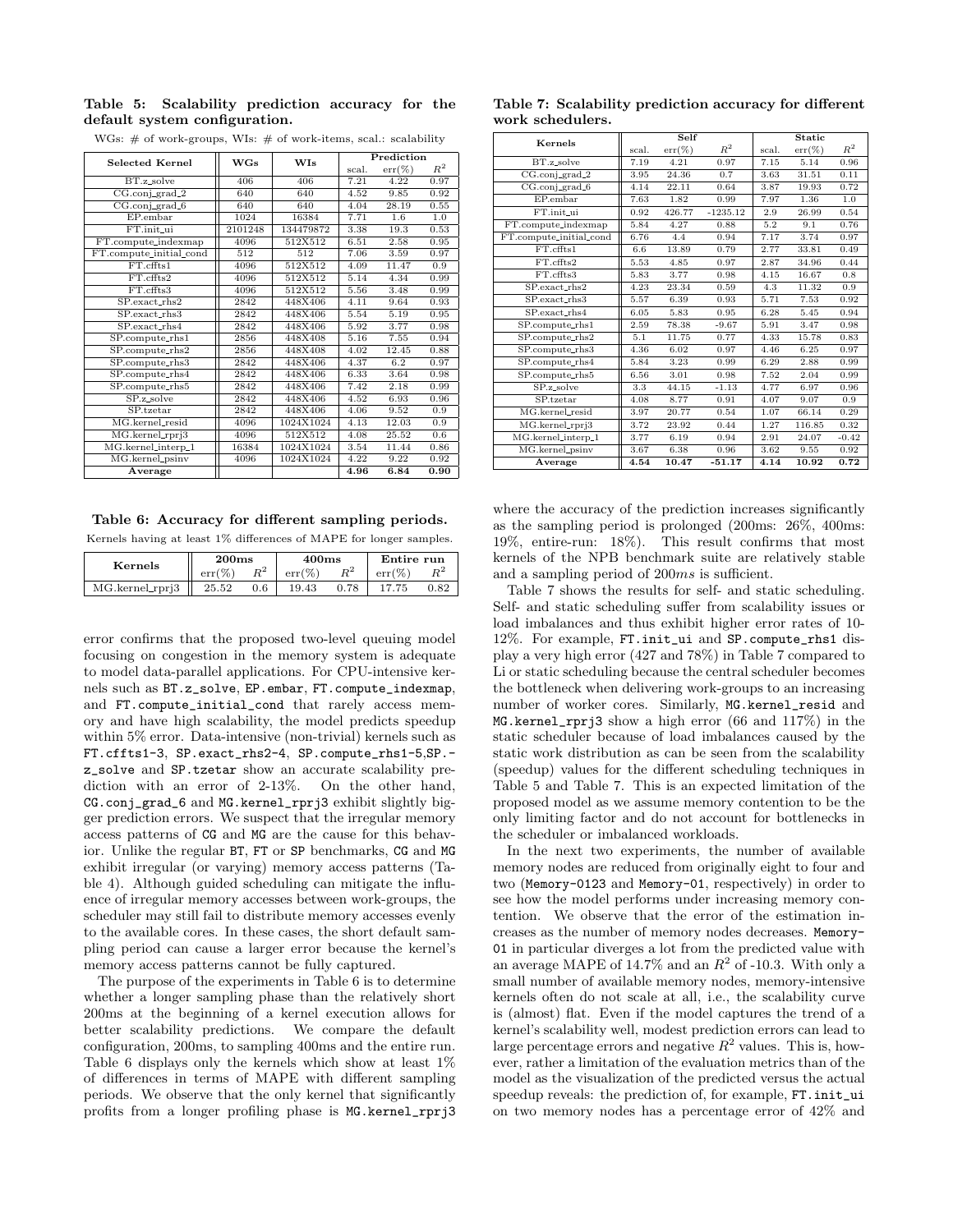

Figure 6: Scalability prediction curves of standalone OpenCL kernels. Each prediction shows MAPE(%) and  $R^2$  values on the graphs.

|                         |       | Memory 0-3 |                | Memory 0-1 |           |                |
|-------------------------|-------|------------|----------------|------------|-----------|----------------|
| Kernels                 | scal. | $err(\%)$  | $\mathbb{R}^2$ | scal.      | $err(\%)$ | $\mathbb{R}^2$ |
| BT.z_solve              | 6.99  | 4.43       | 0.96           | 3.87       | 23.88     | $-0.66$        |
| CG.conj_grad_2          | 2.36  | 15.96      | 0.43           | 1.27       | 28.77     | $-16.7$        |
| $CG.$ conj_grad_6       | 2.37  | 20.0       | 0.28           | 1.35       | 16.97     | $-3.58$        |
| EP.embar                | 7.73  | 1.55       | 1.0            | 7.68       | 1.73      | 0.99           |
| FT.init_ui              | 3.43  | 14.44      | 0.62           | 0.97       | 41.84     | $-113.64$      |
| FT.compute_indexmap     | 6.74  | 2.71       | 0.99           | 5.65       | 4.77      | 0.97           |
| FT.compute_initial_cond | 6.96  | 3.04       | 0.97           | 6.45       | 2.71      | 0.98           |
| FT.cffts1               | 3.66  | 9.75       | 0.86           | 1.11       | 21.81     | $-16.64$       |
| FT.cffts2               | 3.95  | 9.39       | 0.88           | 1.56       | 26.2      | $-4.26$        |
| FT.cffts3               | 3.81  | 9.57       | 0.85           | 1.9        | 14.35     | 0.09           |
| SP.exact_rhs2           | 3.8   | 10.17      | 0.85           | 1.12       | 24.22     | $-14.54$       |
| SP.exact_rhs3           | 4.22  | 4.71       | 0.97           | 1.64       | 22.5      | $-2.29$        |
| SP.exact_rhs4           | 4.53  | 3.62       | 0.98           | 1.76       | 24.37     | $-2.41$        |
| SP.compute_rhs1         | 3.99  | 9.26       | 0.86           | 2.01       | 17.86     | $-0.54$        |
| SP.compute_rhs2         | 3.3   | 10.39      | 0.78           | 1.18       | 12.7      | $-2.49$        |
| SP.compute_rhs3         | 2.84  | 16.51      | 0.46           | 1.42       | 6.33      | 0.69           |
| SP.compute_rhs4         | 3.73  | 5.97       | 0.93           | 1.69       | 19.31     | $-1.33$        |
| SP.compute_rhs5         | 6.15  | 2.55       | 0.99           | 2.43       | 22.68     | $-0.94$        |
| SP.z_solve              | 3.64  | 11.1       | 0.82           | 1.18       | 26.17     | $-8.84$        |
| SP.tzetar               | 2.71  | 17.01      | 0.41           | 1.34       | 5.92      | 0.57           |
| MG.kernel_resid         | 2.63  | 38.66      | $-2.33$        | 1.08       | 22.93     | $-27.08$       |
| MG.kernel_rprj3         | 2.78  | 39.54      | $-1.34$        | 1.22       | 10.82     | $-0.83$        |
| MG.kernel_interp_1      | 2.96  | 24.5       | $-0.37$        | 1.07       | 23.22     | $-27.7$        |
| MG.kernel_psinv         | 2.56  | 11.93      | 0.65           | 1.13       | 15.67     | $-7.85$        |
| Average                 | 3.82  | 9.00       | 0.52           | 1.75       | 14.70     | $-10.33$       |

Table 8: Prediction accuracy for varying memory configurations.

an  $R^2$  of -114 even though the model catches the scalability trend well (Figure 6, top-right graph, triangle data series).

Figure 6 visualizes the measured and the predicted speedup for 24 OpenCL kernels and memory allocation policies under Li's guided scheduling and three memory configurations for eight different core configurations ranging from 8 to 64 cores with an increase of 8 cores. Square, round and triangle data series represent the configurations Memory-ALL, Memory-0123, and Memory-01, respectively. The filled shapes show the predicted, and the empty shapes the measured speedup. The predictions are based on sampling the kernel for 200ms on one CPU node (8 cores).

As online performance prediction relies solely on performance monitoring at runtime and work-group scheduling has a strong influence on the speedup, the model is not always able to predict the scalability with high accuracy. We observe three special cases in Figure 6. First, the short sampling-based prediction may fail to accurately capture the memory access patterns for irregular applications such as CG or MG. For some of these kernels a longer sampling period leads to a better prediction (e.g., MG.kernel\_rprj3 in Table 6). Second, our model predicts almost linear speedup for CPU-intensive kernels such as BT.z\_solve, FT.compute\_ indexmap while the actual speedup can be significantly nonlinear as the number of CPU node increases. The reason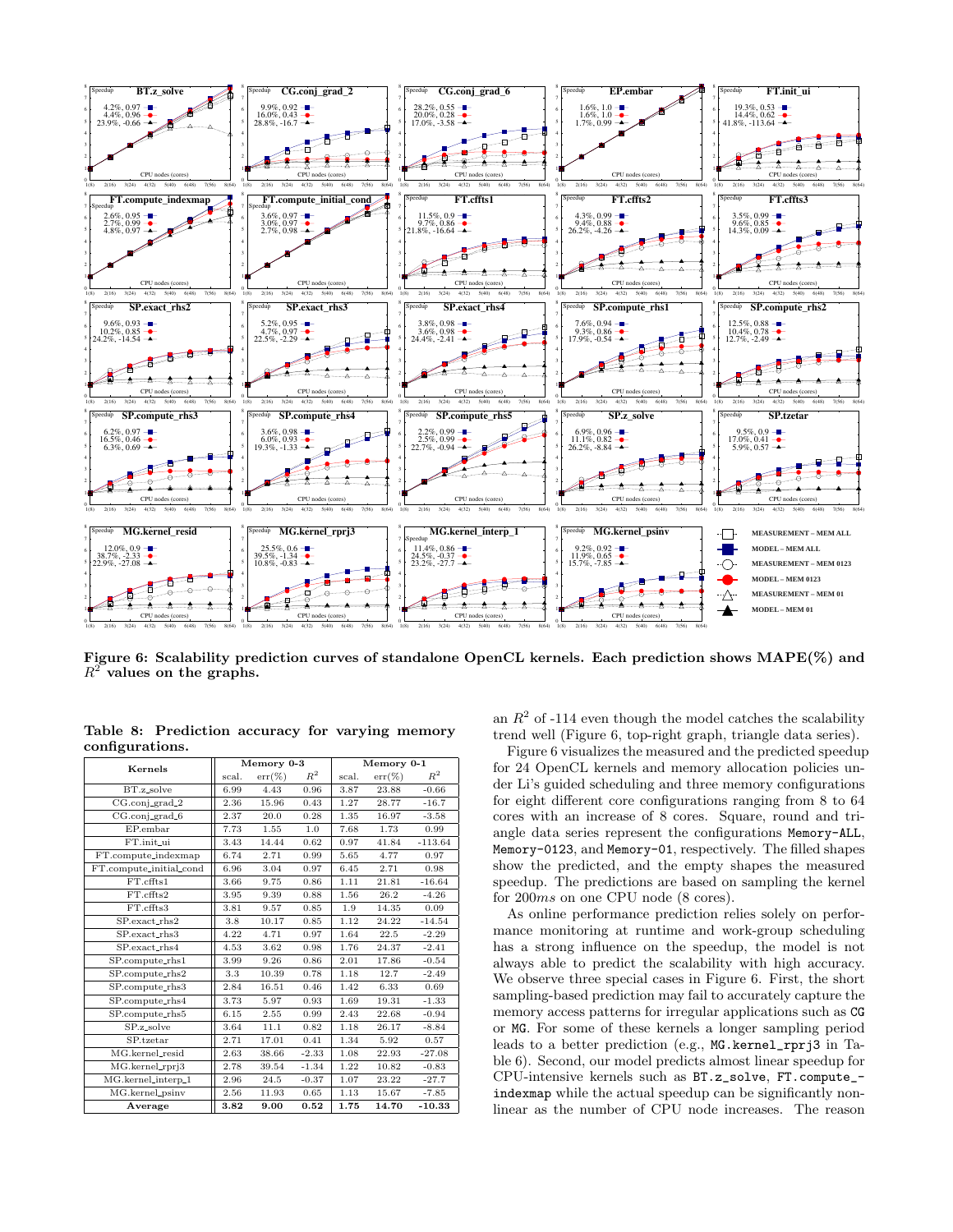

standalone execution,  $\bigcirc/\blacktriangle$  co-located workloads executed on 2/4 nodes (16/32 cores), respectively. Empty shapes represent measured, solid shapes predicted values.

#### Figure 7: Scalability prediction curves of OpenCL kernels with co-located kernels.

is mainly that these kernels have a small number of work groups (Table 5) compared to the number of system cores. In such a case, guided scheduling can fail to distribute the workloads well. In addition, the work-group scheduler overhead plus other operating system tasks executed with the OpenCL kernel can affect its performance when the kernel is executed on all available nodes. Lastly, some measurement have show irregularities such as SP.compute\_rhs3 and SP.tzetar where performance remains stable from 24 to 32 but jumps for 40 or more cores. Here, the additional physical processor can mitigate some congestion and the additional remote LLCs can have a positive effect on performance for certain workloads and node counts. Pressure at some memory links can also be alleviated if more nodes are activated. Our model focuses on major contention points and does not capture all memory-related traffic, but the graphs show that, in general, the proposed model captures scalability trends very well for most kernels.

In the standalone scenario, the average error of 6.8% of the scalability prediction for both trivial and non-trivial kernels shows that the proposed model is a viable candidate to accurately estimate both the expected speedup and the scalability trend for a wide variety of kernels despite the very short at-runtime sampling period.

## 5.6 Scalability Prediction of OpenCL Kernels with Co-located Workloads

We now analyze how the presence of other concurrently running workloads affects the scalability of a kernel. For the experiments, we run one of the following two kernels as an



Figure 8: Scalability prediction curves of OpenMP parallel loops.

external workload: EP.embar representing a CPU-intensive kernel and FT.init\_ui as a representative of a memoryintensive kernel. The co-located workloads are executed in an infinite loop to produce a stable test environment. The kernel under test is then executed on a varying number of CPU nodes. We selected four non-trivial kernels that show good prediction accuracy in the standalone scenario (FT.cffts2/3, SP.exact\_rhs3, and SP.compute\_rhs3).

Figure 7 visualizes the results. The speedup is normalized to the turnaround time of the target kernel executing standalone on one CPU node. To visualize the performance degradation caused by co-located workloads more clearly, the y axis is scaled to the measured speedup on 6 nodes. As expected, co-location with the CPU-intensive EP.embar does not cause a performance degradation of the kernel under test (Figure 7 (a)). On the other hand, the memory-intensive FT.init\_ui causes a visible degradation of performance as shown in Figure 7 (b). The graphs show that the proposed model is able to accurately predict the scalability trend of a single kernel in the presence of co-located parallel applications and can thus be used for dynamic performance tuning or resource management in many-core operating systems.

## 5.7 Scalability Prediction of OpenMP Parallel Loops

The proposed model can also be applied to OpenMP parallel loops. As for OpenCL, the scalability of a loop is predicted based on a 200ms sampling period at the beginning of a loop. We selected four parallel loops (BT.z\_solve, EP.embar, FT.init\_ui and FT.cffts3) from SnuNPB for the evaluation (Figure 8). The OpenMP applications implement the same algorithm as their OpenCL counterparts and are tested with the same input data. Compared to the OpenCL scheduler, the OpenMP runtime applies different load balancing and thread management mechanisms which can affect the scalability of the parallel workloads. The OpenMP parallel loops were executed with a static workload distribution. Since our model assumes perfectly balanced workloads, we expect a reduced prediction accuracy for OpenMP loops. For the OpenMP kernels tested, however, the results show that our model still captures the scalability trend well.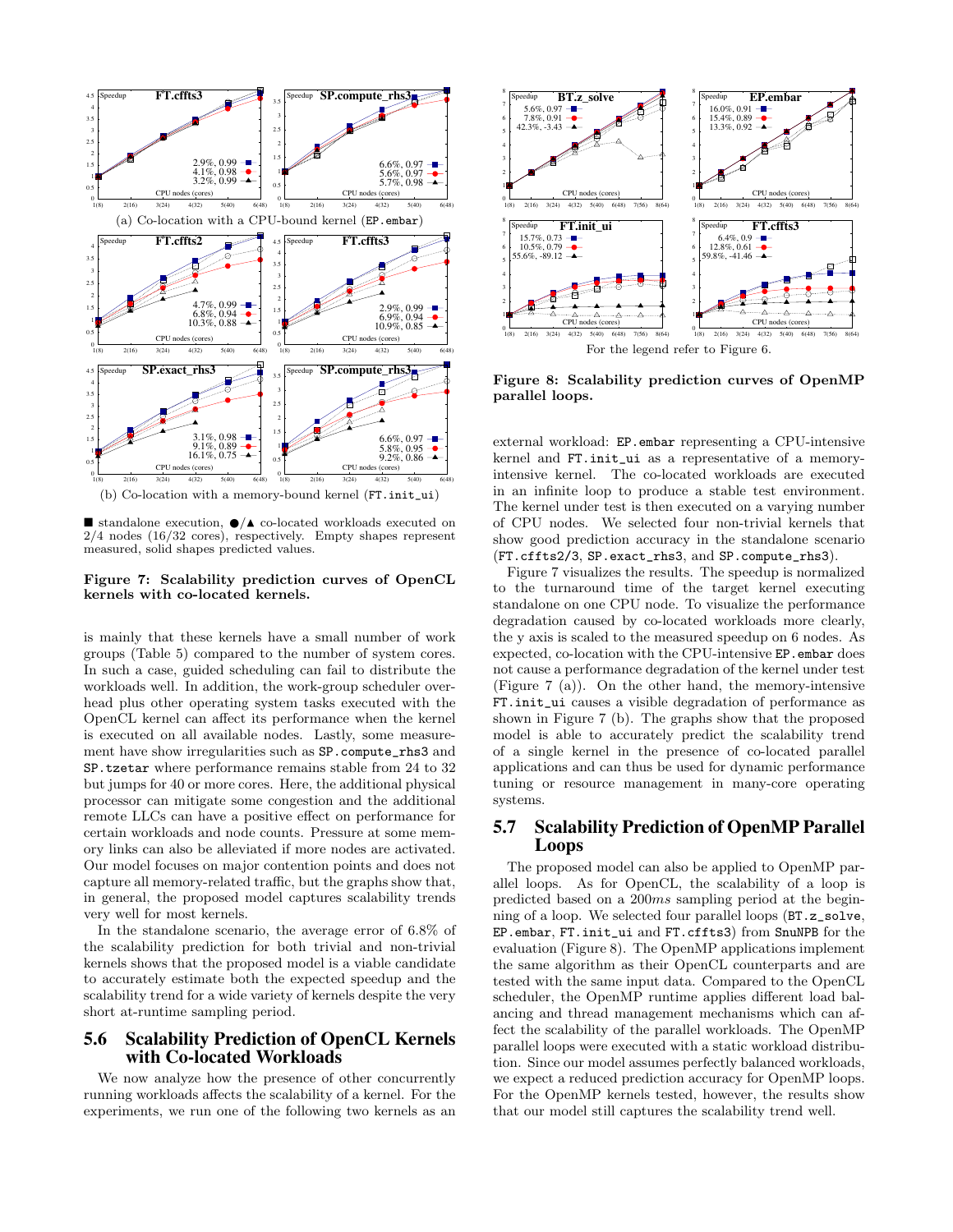# 6. RELATED WORK

#### Performance Prediction on HPC Systems.

A number of performance prediction and modeling techniques have been proposed to aid application design and performance tuning for HPC systems. Barnes et al. [4] obtain performance data by running an application on different resource configurations and perform multiple linear regressions. Susukita et al. [34] predict an application's performance by macro-level simulation tracing the execution flow of the parallel kernels without performing any real computation. Zhai et al. [41] use a single node of the target platform for the acquisition of real computation time and predict the performance by observing the computation behavior of the application. Calotoiu et al. [7] automatically find asymptotic performance limitations on large-scale machines based on empirical performance modeling and kernel refinements. Bhattacharyya et al. [5] generate performance models based on static information refined by performance data obtained during the program's execution. Palm [36] requires source code annotations of certain parameters to ease the generation of an analytic performance model. COMPASS [22], finally, automatically extracts performance parameters from a source-level analysis and predicts the performance on various target platforms from sequential CPU, over GPUs, to heterogeneous systems. In contrast to the techniques above, the presented model can predict the scalability of an application for modern multi-/many-core single- or multi-node NUMA machines. Another distinction is that all of the techniques require offline program analysis, while our model relies solely on performance counters obtained at runtime during a very short sampling period.

#### Memory Performance on NUMA Systems.

Addressing the issue of shared resource contention on NUMA systems is also an active area of research. Zhuravlev et al., [42], Blagodurov et al. [6] and Majo et al. [24] focus on scheduling techniques that consider mitigating contention and improving overall system performance through a proper task-to-core mapping. A holistic framework for NUMA resource management is proposed by Dashti *et al.* [11]. These techniques aim to improve system performance with consideration of shared memory contention, but they do not focus on an application's scalability.

Queuing models have been applied for modeling of memory performance [19, 37], but these works are based on simulation. Tudor et al. [39, 38] propose analytic models to understand memory contention in multi-threaded programs based on M/M/1 queuing model. In contrast to their work that only accesses memory nodes local to active CPU nodes, the presented model can predict contention for any number of local and remote memory nodes.

A recent work from Wang et al. [40] proposes a model that predicts memory bandwidth usage and optimal core allocation of multi-threaded applications on NUMA systems. Integer programming is used to predict the optimal core allocation based on application profiling. Our work is orthogonal to their work as we predict applications' scalability on varying core resources.

#### Many-core Resource Management.

Moore *et al.* [25] characterize an application's scalability by employing a utility prediction model based on offline training. The model is used to compute the proper number of threads in order to efficiently execute several multithreaded applications. Grewe et al. [15] and Emani et al. [14] predict the proper number of threads for an application in the presence of external workloads. The prediction is based on various performance features fed into machine learning models. These researches show that the performance scalability of applications is an important indicator to optimally schedule parallel programs in a many-core environment, but the techniques require offline training obtained.

A number of techniques have been proposed that do not require offline information. Sasaki et al. [27] perform scalability based spatial partitioning of multiple multithreaded applications. To estimate the scalability factors, applications are executed with varying core allocations while measuring the overall throughput. Similarly, Creech et al. [9] estimate the scalability of OpenMP parallel sections by creating and concurrently running a serial process executing the same code as the parallel section in order to determine an application's performance scalability. Both techniques estimate the parallel efficiency of a parallel application but require additional resources or additional reconfiguration time. Sasaki et al. [26] also perform power and performance optimization with consideration of the scalability of multithreaded applications by observing per-core CPU utilization as a scalability indicator. In contrast to our work, these approaches do not consider performance degradation caused by shared resource contention or performance inference between multiple applications.

# 7. CONCLUSION

This paper presents an efficient at-runtime scalability prediction model for data parallel programs running on manycore NUMA systems. The model employs an M/M/1/N/N queuing model to accurately predict contention both at the individual NUMA memory controllers as well as in the buses connecting the last-level caches with the memory controllers. The prediction is made at-runtime based on performance counters obtained during a short 200ms sampling period.

The proposed model has been implemented in an opensource OpenCL and the GNU OpenMP runtimes and evaluated on a 64-core NUMA system. Results with a wide variety of parallel kernels and different configurations show that the model, on average, is able to predict the speedup of an OpenCL kernel with an error of only 6.8% in the most common usage scenario. More importantly, the model captures the scalability trend of individual parallel sections which makes it an ideal candidate for online dynamic resource management in a multi-core scheduler.

The model currently does not work well with datalocality-aware schedulers. This issue is part of future work.

## Acknowledgments

This work was supported in part by BK21 Plus for Pioneers in Innovative Computing (Dept. of Computer Science and Engineering, SNU) funded by the National Research Foundation (NRF) of Korea (Grant 21A20151113068), the Basic Science Research Program through NRF funded by the Ministry of Science, ICT & Future Planning (Grant NRF-2015K1A3A1A14021288), and by the Promising-Pioneering Researcher Program through Seoul National University in 2015. ICT at Seoul National University provided research facilities for this study.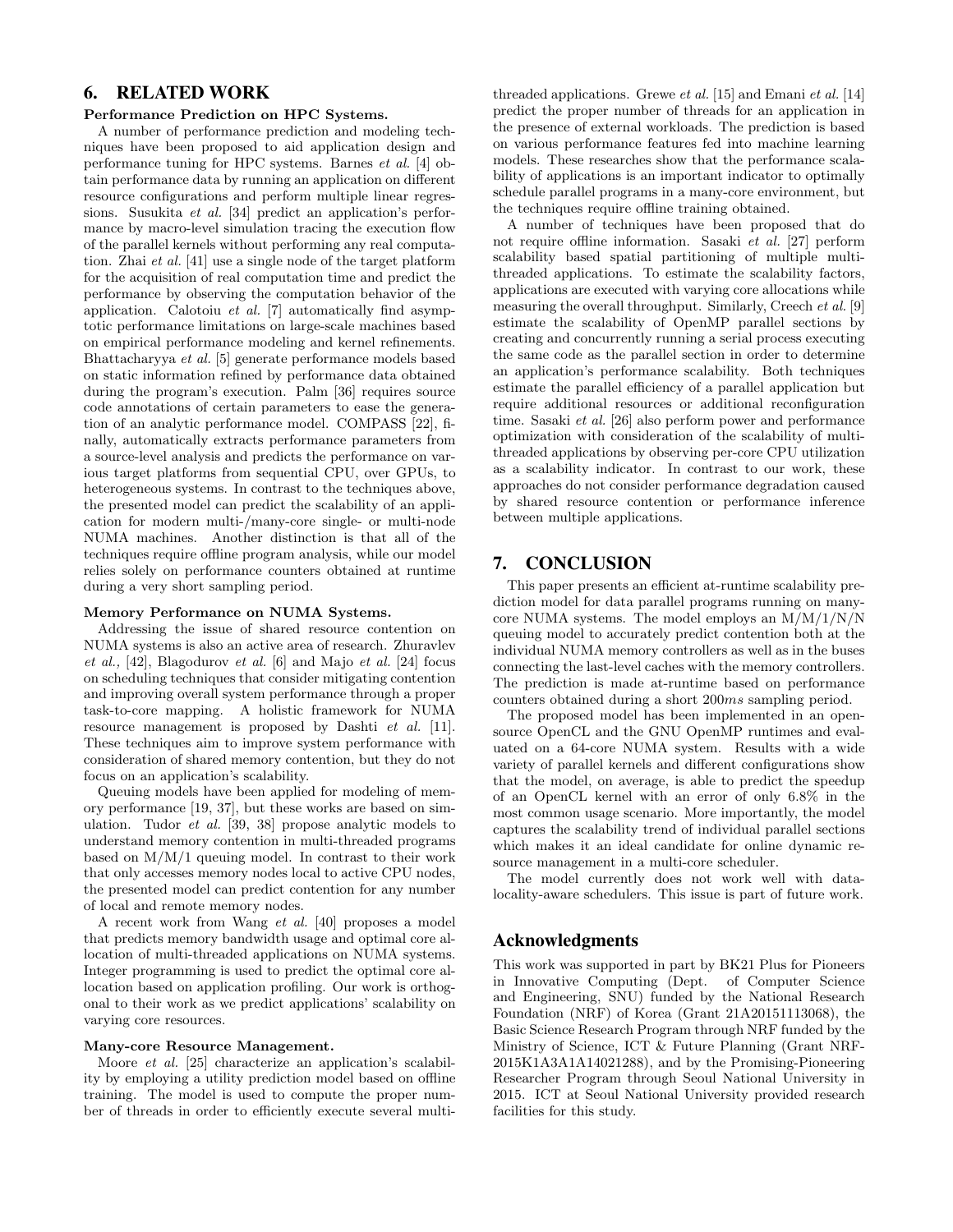## REFERENCES

- [1] AMD. AMD Opteron 6300 Series Processors. http://www.amd.com/en-us/products/server/ opteron/6000/6300. [online; accessed March 21, 2016].
- [2] K. Asanovic, R. Bodik, B. C. Catanzaro, J. J. Gebis, P. Husbands, K. Keutzer, D. A. Patterson, W. L. Plishker, J. Shalf, S. W. Williams, and K. A. Yelick. The Landscape of Parallel Computing Research: A View from Berkeley. Technical Report UCB/EECS-2006-183, EECS Department, University of California, Berkeley, Dec 2006.
- [3] D. H. Bailey, E. Barszcz, J. T. Barton, D. S. Browning, R. L. Carter, L. Dagum, R. A. Fatoohi, P. O. Frederickson, T. A. Lasinski, R. S. Schreiber, et al. The NAS parallel benchmarks. International Journal of High Performance Computing Applications, 5(3):63–73, 1991.
- [4] B. J. Barnes, B. Rountree, D. K. Lowenthal, J. Reeves, B. De Supinski, and M. Schulz. A regression-based approach to scalability prediction. In Proceedings of the 22nd annual international conference on Supercomputing, pages 368–377. ACM, 2008.
- [5] A. Bhattacharyya and T. Hoefler. Pemogen: automatic adaptive performance modeling during program runtime. In Proceedings of the 23rd international conference on Parallel architectures and compilation, pages 393–404. ACM, 2014.
- [6] S. Blagodurov and A. Fedorova. User-level scheduling on NUMA multicore systems under Linux. In Proc. of Linux Symposium, 2011.
- [7] A. Calotoiu, T. Hoefler, M. Poke, and F. Wolf. Using automated performance modeling to find scalability bugs in complex codes. In Proceedings of the International Conference on High Performance Computing, Networking, Storage and Analysis, page 45. ACM, 2013.
- [8] A. Collins, T. Harris, M. Cole, and C. Fensch. Lira: Adaptive contention-aware thread placement for parallel runtime systems. In Proceedings of the 5th International Workshop on Runtime and Operating Systems for Supercomputers, page 2. ACM, 2015.
- [9] T. Creech, A. Kotha, and R. Barua. Efficient multiprogramming for multicores with scaf. In Proceedings of the 46th Annual IEEE/ACM International Symposium on Microarchitecture, pages 334–345. ACM, 2013.
- [10] L. Dagum and R. Enon. Openmp: an industry standard api for shared-memory programming. Computational Science & Engineering, IEEE, 5(1):46–55, 1998.
- [11] M. Dashti, A. Fedorova, J. Funston, F. Gaud, R. Lachaize, B. Lepers, V. Quema, and M. Roth. Traffic management: a holistic approach to memory placement on NUMA systems. ACM SIGPLAN Notices, 48(4):381–394, 2013.
- [12] A. M. Devices. BIOS and kernel developer's guide (BKDG) for AMD family 15h models 00h-0fh processors, 2012.
- [13] A. M. Devices. Revision Guide for AMD Family 15h Models 00h-0Fh Processors, 2014.
- [14] M. K. Emani, Z. Wang, and M. F. O'Boyle. Smart, adaptive mapping of parallelism in the presence of

external workload. In Code Generation and Optimization (CGO), 2013 IEEE/ACM International Symposium on, pages 1–10. IEEE, 2013.

- [15] D. Grewe, Z. Wang, and M. F. O'Boyle. A workload-aware mapping approach for data-parallel programs. In Proceedings of the 6th International Conference on High Performance and Embedded Architectures and Compilers, pages 117–126. ACM, 2011.
- [16] T. Harris, M. Maas, and V. J. Marathe. Callisto: co-scheduling parallel runtime systems. In Proceedings of the Ninth European Conference on Computer Systems, page 24. ACM, 2014.
- [17] Intel. Intel 64 and IA-32 Architectures Software Developer's Manual, 2015.
- [18] Intel. Intel Xeon Processor E5 and E7 v3 Family Uncore Performance Monitoring Reference Manual, 2015.
- [19] H. Jonkers. Queueing models of parallel applications: the glamis methodology. In Computer Performance Evaluation Modelling Techniques and Tools, pages 123–138. Springer, 1994.
- [20] Khronos Group. The open standard for parallel programming of heterogeneous systems. https://www.khronos.org/opencl/. [online; accessed March 21, 2016].
- [21] J. Kim, S. Seo, J. Lee, J. Nah, G. Jo, and J. Lee. SnuCL: an OpenCL framework for heterogeneous CPU/GPU clusters. In Proceedings of the 26th ACM international conference on Supercomputing, pages 341–352. ACM, 2012.
- [22] S. Lee, J. S. Meredith, and J. S. Vetter. Compass: A framework for automated performance modeling and prediction. In Proceedings of the 29th ACM on International Conference on Supercomputing, pages 405–414. ACM, 2015.
- [23] H. Li, S. Tandri, M. Stumm, and K. C. Sevcik. Locality and loop scheduling on NUMA multiprocessors. In null, pages 140–147. IEEE, 1993.
- [24] Z. Majo and T. R. Gross. Memory management in NUMA multicore systems: trapped between cache contention and interconnect overhead. In ACM SIGPLAN Notices, volume 46, pages 11–20. ACM, 2011.
- [25] R. W. Moore and B. R. Childers. Using utility prediction models to dynamically choose program thread counts. In ISPASS, pages 135–144, 2012.
- [26] H. Sasaki, S. Imamura, and K. Inoue. Coordinated power-performance optimization in manycores. In Proceedings of the 22nd international conference on Parallel architectures and compilation techniques, pages 51–62. IEEE Press, 2013.
- [27] H. Sasaki, T. Tanimoto, K. Inoue, and H. Nakamura. Scalability-based manycore partitioning. In Proceedings of the 21st international conference on Parallel architectures and compilation techniques, pages 107–116. ACM, 2012.
- [28] A. L. Scherr. An analysis of time-shared computer systems, volume 71.
- [29] S. Seo, G. Jo, and J. Lee. Performance characterization of the NAS Parallel Benchmarks in OpenCL. In Workload Characterization (IISWC),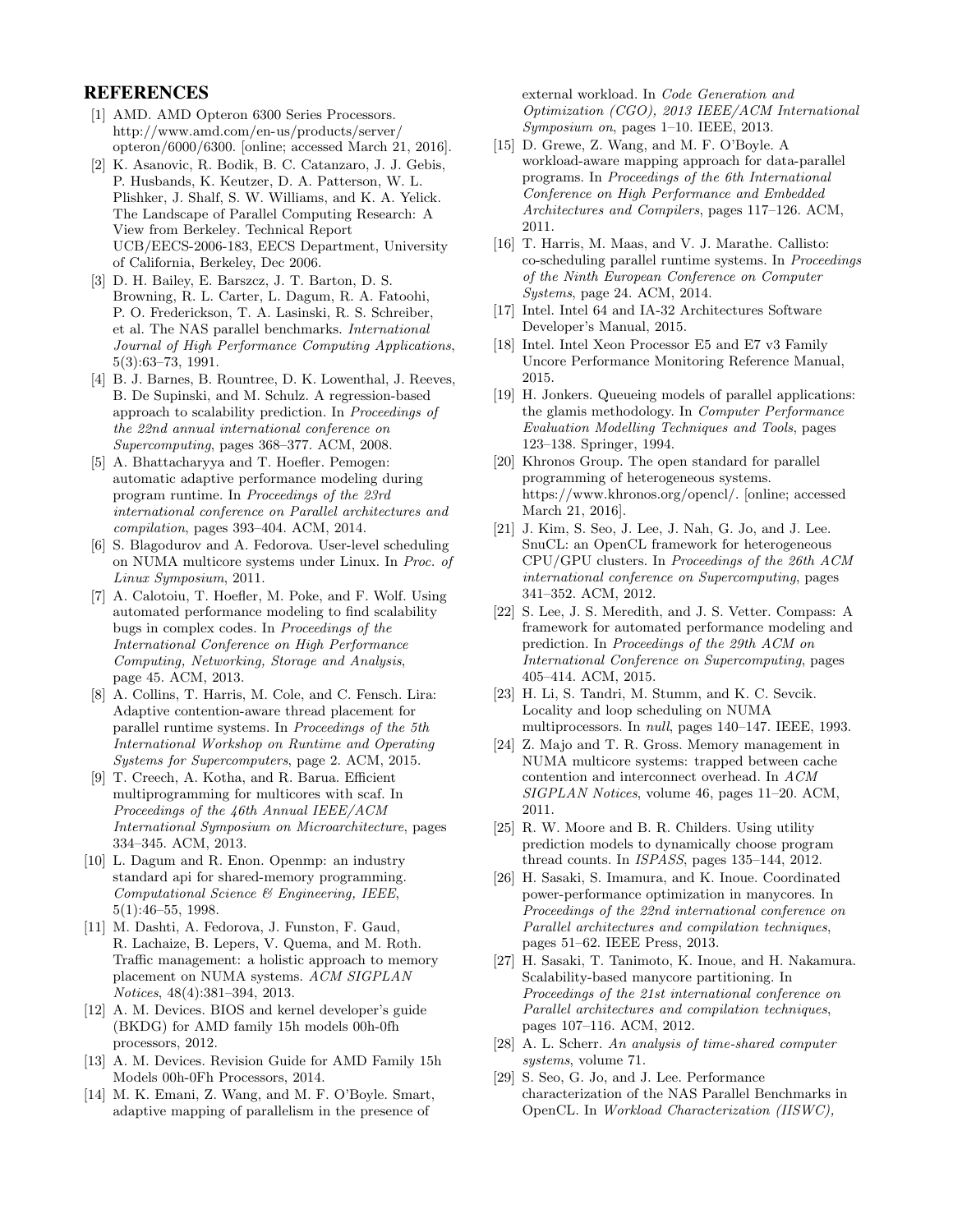2011 IEEE International Symposium on, pages 137–148. IEEE, 2011.

- [30] S. Seo, J. Kim, G. Jo, J. Lee, J. Nah, and J. Lee. SNU NPB Suite. http://aces.snu.ac.kr/software/snu-npb/, 2011. [online; accessed March 21, 2016].
- [31] S. Seo, J. Lee, G. Jo, and J. Lee. Automatic opencl work-group size selection for multicore cpus. In Parallel Architectures and Compilation Techniques (PACT), 2013 22nd International Conference on, pages 387–398. IEEE, 2013.
- [32] J. Shen, J. Fang, H. Sips, and A. L. Varbanescu. Performance gaps between openmp and opencl for multi-core cpus. In Parallel Processing Workshops (ICPPW), 2012 41st International Conference on, pages 116–125. IEEE, 2012.
- [33] J. Shen, J. Fang, H. Sips, and A. L. Varbanescu. An application-centric evaluation of opencl on multi-core cpus. Parallel Computing, 39(12):834–850, 2013.
- [34] R. Susukita, H. Ando, M. Aoyagi, H. Honda, Y. Inadomi, K. Inoue, S. Ishizuki, Y. Kimura, H. Komatsu, M. Kurokawa, et al. Performance prediction of large-scale parallell system and application using macro-level simulation. In Proceedings of the 2008 ACM/IEEE conference on Supercomputing, page 20. IEEE Press, 2008.
- [35] J. Sztrik. Basic queueing theory. University of Debrecen: Faculty of Informatics, 2011.
- [36] N. R. Tallent and A. Hoisie. Palm: easing the burden of analytical performance modeling. In Proceedings of the 28th ACM international conference on Supercomputing, pages 221–230. ACM, 2014.
- [37] T.-F. Tsuei and W. Yamamoto. Queuing simulation model for multiprocessor systems. Computer, 36(2):58–64, 2003.
- [38] B. M. Tudor and Y. M. Teo. A practical approach for performance analysis of shared-memory programs. In Parallel & Distributed Processing Symposium (IPDPS), 2011 IEEE International, pages 652–663. IEEE, 2011.
- [39] B. M. Tudor, Y. M. Teo, and S. See. Understanding off-chip memory contention of parallel programs in multicore systems. In Parallel Processing (ICPP), 2011 International Conference on, pages 602–611. IEEE, 2011.
- [40] W. Wang, J. W. Davidson, and M. L. Soffa. Predicting the memory bandwidth and optimal core allocations for multi-threaded applications on large-scale numa machines. In 2016 IEEE International Symposium on High Performance Computer Architecture (HPCA), pages 419–431. IEEE, 2016.
- [41] J. Zhai, W. Chen, and W. Zheng. Phantom: predicting performance of parallel applications on large-scale parallel machines using a single node. In ACM Sigplan Notices, volume 45, pages 305–314. ACM, 2010.
- [42] S. Zhuravlev, S. Blagodurov, and A. Fedorova. Addressing shared resource contention in multicore processors via scheduling. In ACM SIGARCH Computer Architecture News, volume 38, pages 129–142. ACM, 2010.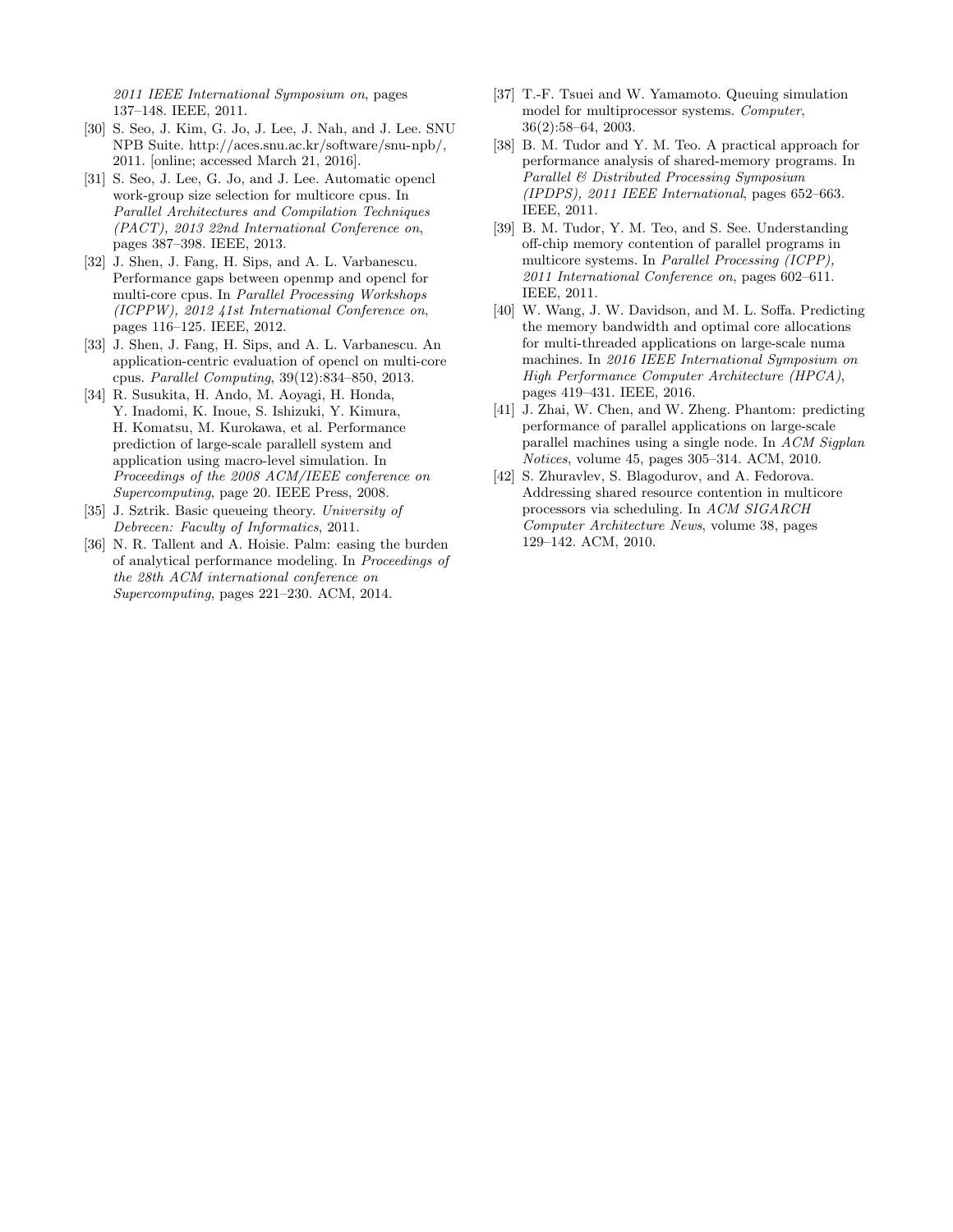# APPENDIX

# A. ARTIFACT DESCRIPTION

## A.1 Abstract

The software package provided to evaluate the proposed model is composed of several software modules.

- snucl-model: the SnuCL framework with an implementation of our online scalability model.
- gomp-model: the GNU OpenMP runtime with an implementation of our online scalability model.
- rte: a core resource manager (RTE) which manages the core resources for applications (space-sharing). This software is used to execute an application on a specific number of CPU nodes with or without co-located applications.
- benchmark: target applications (SNU-NPB) and tools for validating our performance model for both OpenCL and OpenMP applications. The tools include scripts to run the experiments, log analyzers, and plot/table generators.
- pact16-results: all experimental results used in the paper are provided here.

All benchmark and visualization tools are written as open-sourced python scripts. The OpenCL and OpenMP runtimes with our online performance model are not opensourced for now. Instead, we provide pre-compiled binaries of the application runtime libraries.

Our software framework currently runs only on AMD Opteron architectures as it requires access to architecturespecific performance counters. We provide access to our experimental machine, a 64-core AMD server through a guest account. The software package is provided via our private web server. All prerequisites are already installed, on the target architecture. Experiments can be performed immediately without any experimental environment setup.

We also provide detailed installation and benchmark guides in the artifact package. There are two important steps to correctly perform experiments. First, runs requiring access to the hardware performance counters must be executed with super-user privileges. Second, the environment setup as provided in PACT16AE HOME/env.sh must be maintained. As a consequence, after switching to super-user the environment variables need to be activated  $#$  source env.sh).

# A.2 Description

#### *A.2.1 Checklist (artifact meta information)*

- Algorithm: we present a model for predicting performance scalability. The model is implemented directly into the application runtimes. Performance modeling is performed at runtime and the results are printed when execution of an application ends. It is also possible to model scalability offline by using the collected performance data during application execution. The modeling logic is the same with the online model but scalability predictions can be reproduced efficiently.
- Program: we execute SNU-NPB applications. For the experiments we manually adjusted the problem sizes in

order to even out the execution time across different benchmarks, but different problem sizes also work.

- Compilation: the software modules do not need any special compilers. SnuCL and OpenMP runtimes use  $\frac{\text{gcc}}{\text{g}++}$ , and the benchmark tools require python.
- Run-time environment: the software framework runs only on Linux because we use the Linux perf interface to query the hardware performance counters.
- Hardware: our technique can be applied to other NUMA systems, but the current framework only runs on AMD Opteron NUMA systems.
- Run-time state: executing other workloads while collecting performance features of a target applications can negatively affect prediction accuracy.
- Output: applications emit log files which include collected performance counter data and predicted speedups values. We analyze the obtained log data to generate graphical outputs.
- Experiment workflow: all required experimental steps are explained in a separate file (BENCH) in the software package.
- Publicly available? the framework is not publicly available for now.

#### *A.2.2 How delivered*

You can download the software package through our private Git server. For the experiments, we also provide a guest account on our evaluated architecture, a 64-core AMD Opteron server. Users requiring access to the software package or the target machine are welcome to contact Younghyun Cho (younghyun@csap.snu.ac.kr).

#### *A.2.3 Hardware dependencies*

While the performance model is currently only implemented on our target architecture, the technique can be applied to other NUMA systems if such systems support the required performance counters.

#### *A.2.4 Software dependencies*

The framework is tested on a Linux operating system (Ubuntu, kernel 3.19). Programs and tools required by our framework (numactl, gnuplot, and python including the numpy module) have already been installed in the experimental environment. For more information about software settings and installation please refer to the INSTALL file in the software package.

#### *A.2.5 Datasets*

While the complete set of experimental results used in the paper is provided in pact16-results/, it is also possible to regenerate the same set of experimental data using the provided scripts. The provided data includes raw experimental data, predicted and measured speedups, scalability curve graphs, and table data (Tables 5-8).

In pact16-results there are three sub-directories (10, 20, and full) in the plot directory. The three directories refer to 200ms, 400ms and full execution sampling of a kernel. In addition, in those three directories additional sub-directories labeled 0, 5, etc. contain results for different (cache) warmup periods. The directory 5 contains predictions that ignore the first 5 samples (100ms), and so on. We use 0 warm-up time across all evaluations. We also provide experimental